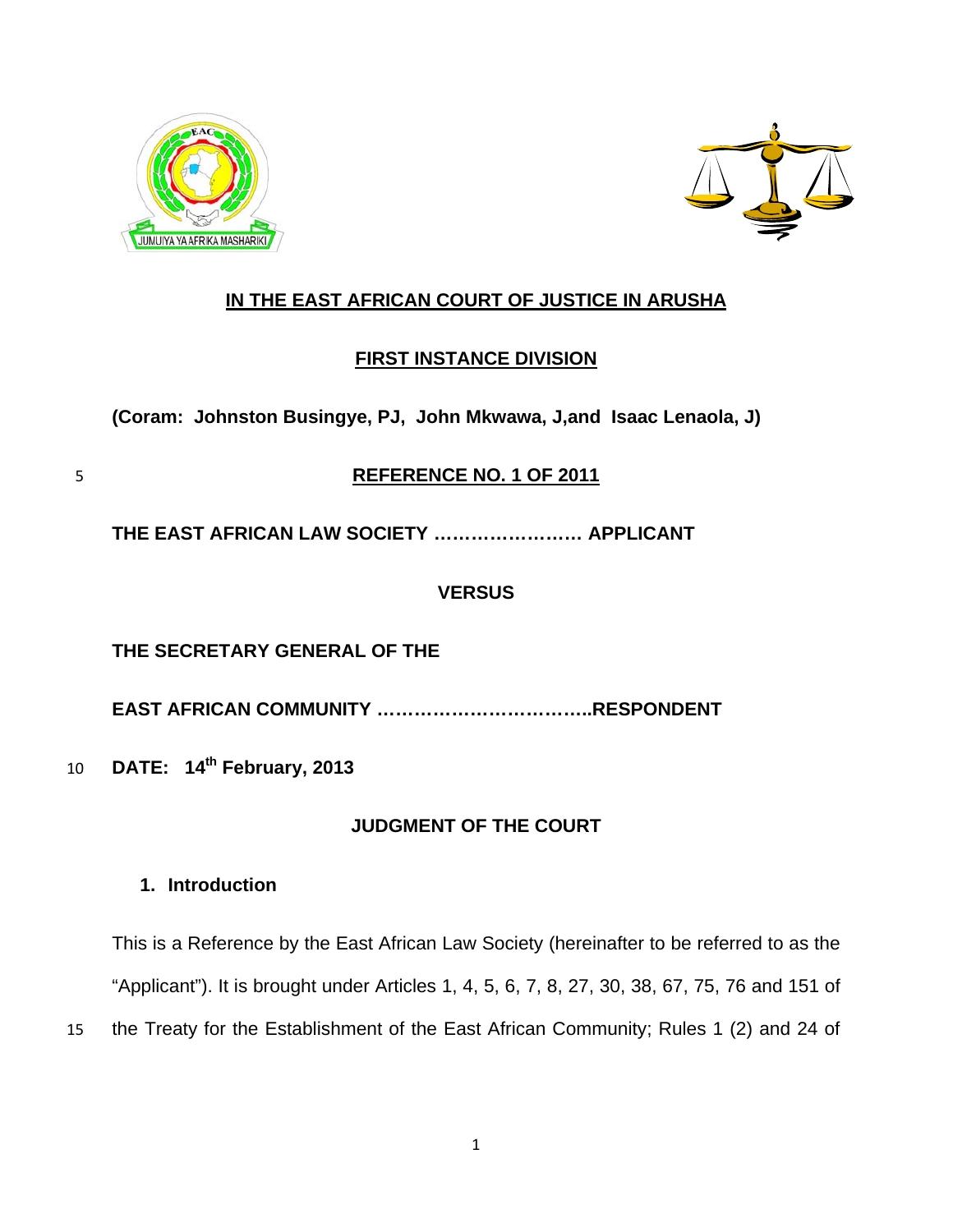the East African Court of Justice Rules of Procedure; the Vienna Convention on the law of Treaties and the inherent powers of the Court.

The Applicant is the premier Regional Lawyers Association in East Africa. It is a dual membership Organisation, comprising of individual lawyers and six (6) Law Societies,

namely, Kigali Bar Association, Burundi Bar Association, Tanganyika Law Society, Law Society of Kenya, Zanzibar Law Society and the Uganda Law Society. Further to the foregoing, the Applicant is registered as a Company Limited by Guarantee in Zanzibar, and as a foreign company limited by Guarantee in Kenya, Uganda and Rwanda. 5

10 The Respondent in this Reference is the Secretary General of the East African Community and in that capacity he is also the Principal Executive Officer of the Community. He is thus being sued on behalf of the Community under Article 67 as read together with Article 3 of the Treaty.

It behoves us at this juncture to mention that Prof. Fredrick Ssempebwa and Mr Richard Onsongo appeared for the Applicant, while the Respondent was represented by Mr. Wilbert Kaahwa, Counsel to the Community.

#### **2. The subject matter of the Reference**

15

20

In the instant Reference, the Applicant asserts that:

*"i. Both Article 24 (1) (e) of the Protocol Establishing the East African Community Customs Union, and Article 54(2) of the Protocol for the Establishment of the East Africa Community Common Market are inconsistent with Articles 27(1) and Article Article 38(1) and (2) of the Treaty for the*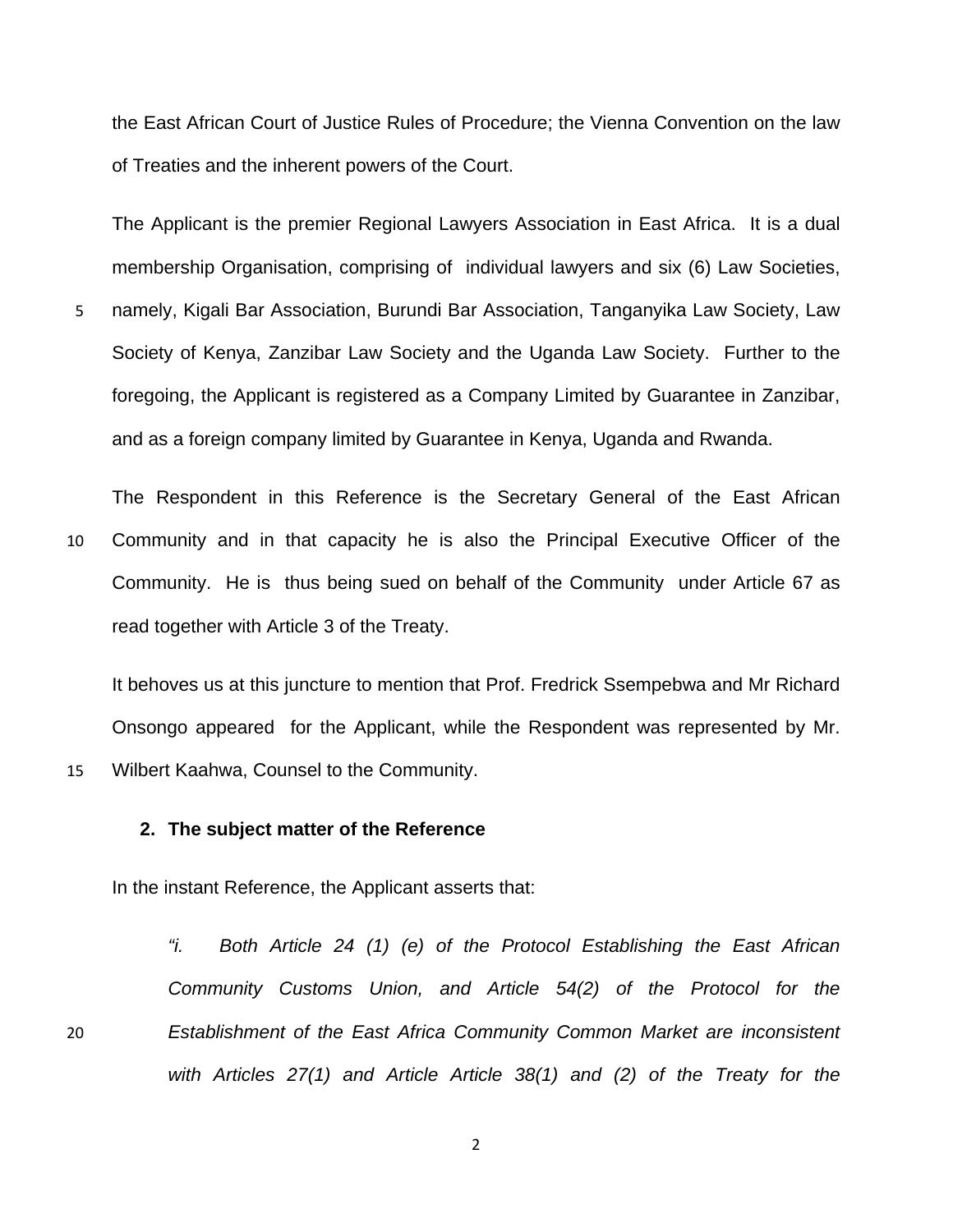*Establishment of the East African Community, because they purport to oust the (original) jurisdiction of the East African Court of Justice in matters relating to East African Community Regional Integration processes.* 

*ii. Both Article 24(1) (e) of the Protocol Establishing the East African Community Customs Union, and Article 54(2) of the Protocol for the Establishment of the East Africa Community Common Market are in contravention of Articles 33(2) and Article 8(1) (a) and (c) of the Treaty for the Establishment of the East African Community, as they purport to grant partner states, national courts, administrative and legislative authorities or Committees precedence over the East African Court of Justice in matters relating to the interpretation and application of the Treaty Establishing the East African Community.*  5 10

> *iii.* Both the Protocol for the Establishment of the East African Common Market *Protocol and the Protocol for the Establishment of the East African Community Customs Union are integral parts of the Treaty for the Establishment of the East African Community as provided under Article 151 (4) of the Treaty for the Establishment of the East African Community; and cannot contain provisions that contravene the provisions of the Treaty.*

*The Petitioner (sic) intends to rely on the following evidence in support of this Reference:* 

- 20 *i.* The Treaty for the Establishment of the East African Community.
	- *ii. The Protocol for the Establishment of the East African Community Customs Union.*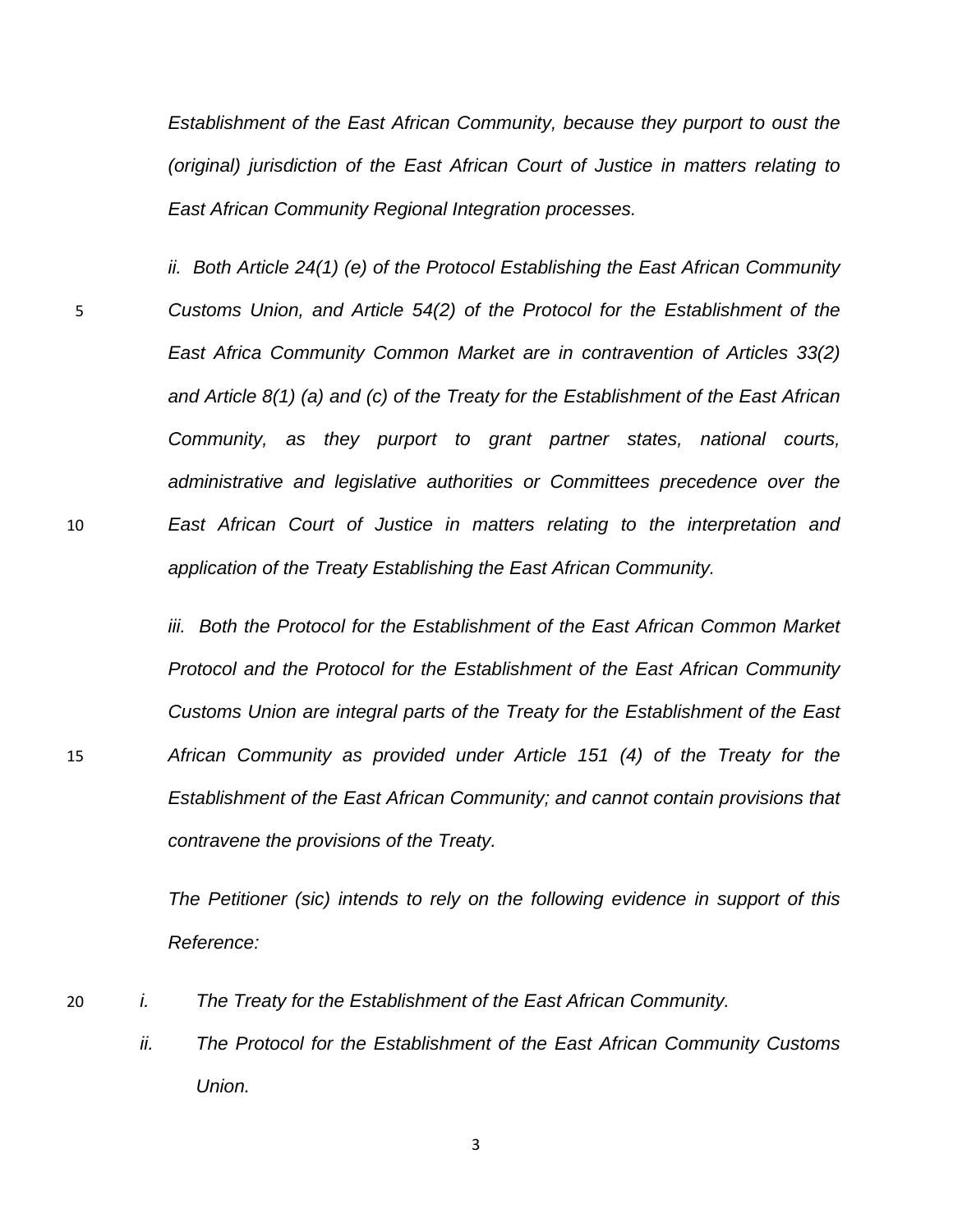- *iii. The Protocol for the Establishment of the East African Common Market.*
- *Mechanism)* Regulations. iv. The East African Community Customs Union (Dispute Settlement
- *." v. The Vienna Convention on the Law of Treaties*

10

15

- 5 Consequent to the foregoing, the Applicant prays for the following orders against the Respondent:
	- *i. DECLARATION that Article 24 (1) (e) of the Protocol Establishing the East African Community Customs Union infringes Articles 5(1), 8(1) (a) and (c), 27 (1), 33(2) and 38(1) and (2) of the Treaty for the Establishment of the East African Community.*
	- *ii. DECLARATION that Article 24 (1) (e) of the Protocol Establishing the East African Customs Union is null and void for being inconsistent with Articles 5(1), 8(1) (a) and (c), 27(1), 33 (2) and 38(1) and (2) of the Treaty for the Establishment of the East African Community and should be struck off.*
	- *iii. DECLARATION that Article 54(2) of the Protocol Establishing the East African Common Market Protocol infringes Articles 5(1), 8(1)(a) and (c), 27(1), 33(2) and 38(1) and (2) of the Treaty for Establishment of the East African Community.*
	- *iv. DECLARATION that Article 54(2) of the Protocol for the Establishment of the East African Common Market Protocol EAC – CMP is null and void for being* 
		- 4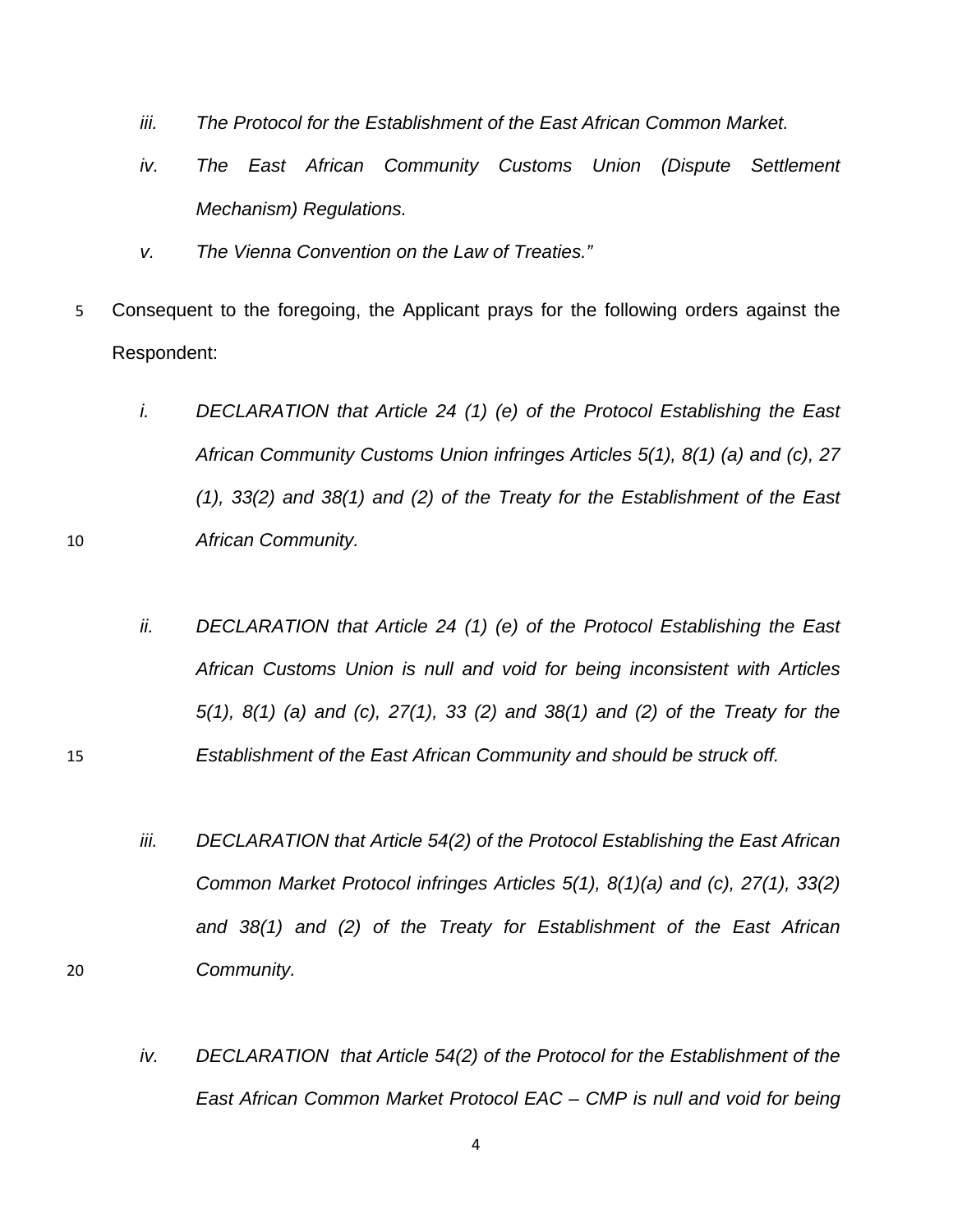*inconsistent with Articles 5(1), 8(1) (a) and (c), 27(1), 33(2) and 38(1) and (2) of the Treaty for the Establishment of the East African Community and should be consequently struck off.* 

5

15

20

- *v. ORDER that the costs of and incidental to this Reference be met by the Respondent.*
- 10 **as may be necessary in the circumstances**. vi. *THAT this Honorable Court be pleased to make such further or other orders*

The Respondent filed a response challenging the legality of the claims advanced by the Applicant. In support of his stance, he relies on the affidavit sworn by Dr. Julius Tangus Rotich, Deputy Secretary General of the East African Community.

Further to the foregoing, the Respondent relies on the following documents in opposing the Reference:-

- (i) Treaty for Establishment of the East African Community,
- (ii) Protocol on the Establishment of the East African Community Customs Union;
- (iii) Protocol on the Establishment of the East African Community Common Market; and
- (iv) Vienna Convention on the Law of Treaties, 1969.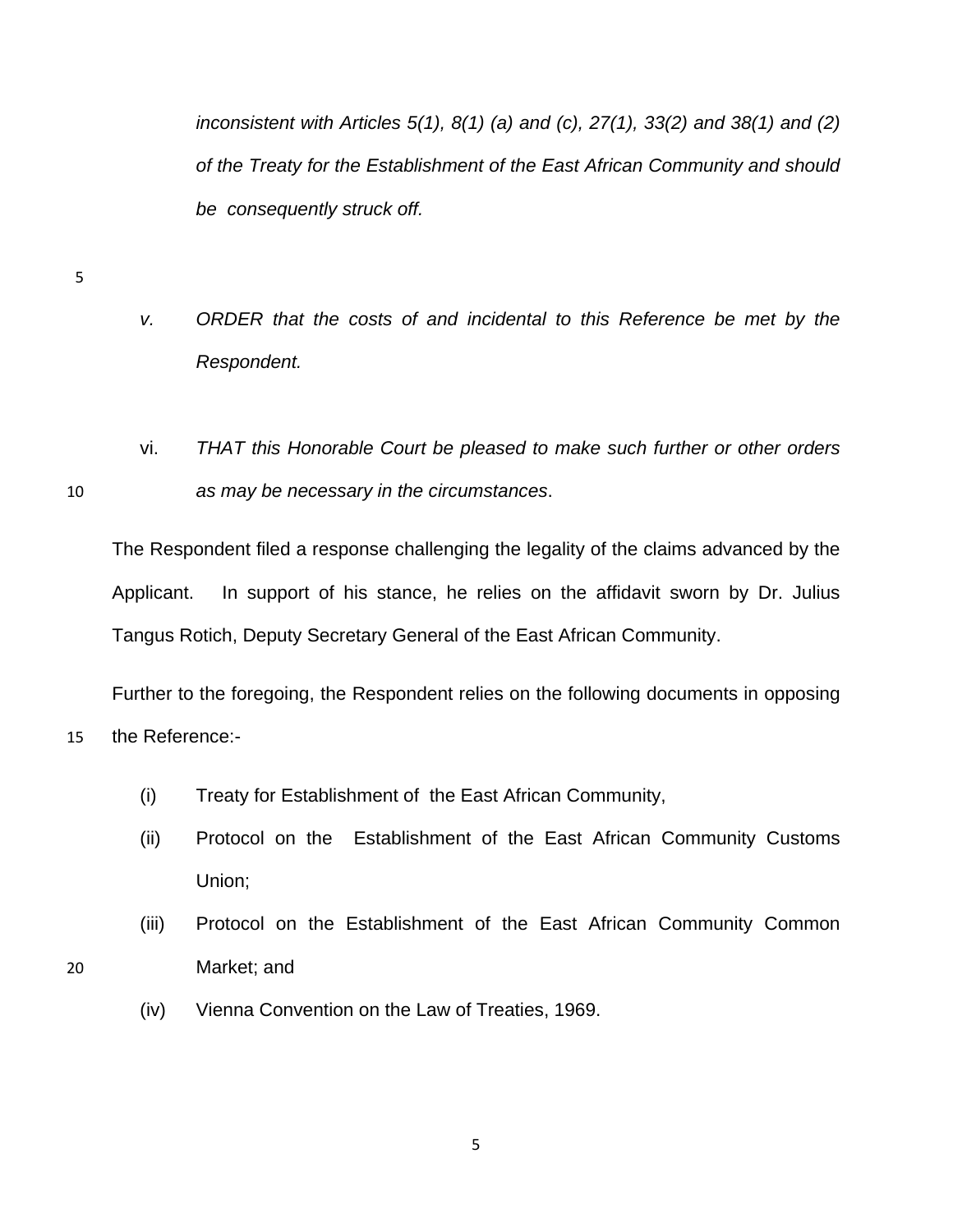#### **3.0 Scheduling Conference**

Pursuant to Rule 53 of the Rules of this Court, a Scheduling Conference was held at which the following were framed as points of agreement and disagreement respectively:-

#### 5 **3.1 Points of Agreement**

Both parties agreed that:

Partner States on 2<sup>nd</sup> March 2004 and the Common Market Protocol was similarly The Customs Union Protocol was concluded and signed by the Presidents of the EAC concluded on 20<sup>th</sup> November 2009.

- 10 rules in accordance with the East African Community Customs Union (Dispute Settlement Mechanism) Regulations. (a) Article 24(1) of the Customs Union Protocol establishes the East African Community Committee on Trade Remedies and vests it with dispute settlement
- 15 legislative authority shall rule on the rights of the person who is seeking redress" (b) Article 54(2) of the Common Market Protocol provides that the Partner States shall guarantee in accordance with their Constitutions, national laws, and administrative procedures that, "the competent judicial, administrative or for infringement of rights under the Protocol.
- 20 c) The stated status of the parties is valid.
	- d) This Honourable Court has jurisdiction to try this Reference.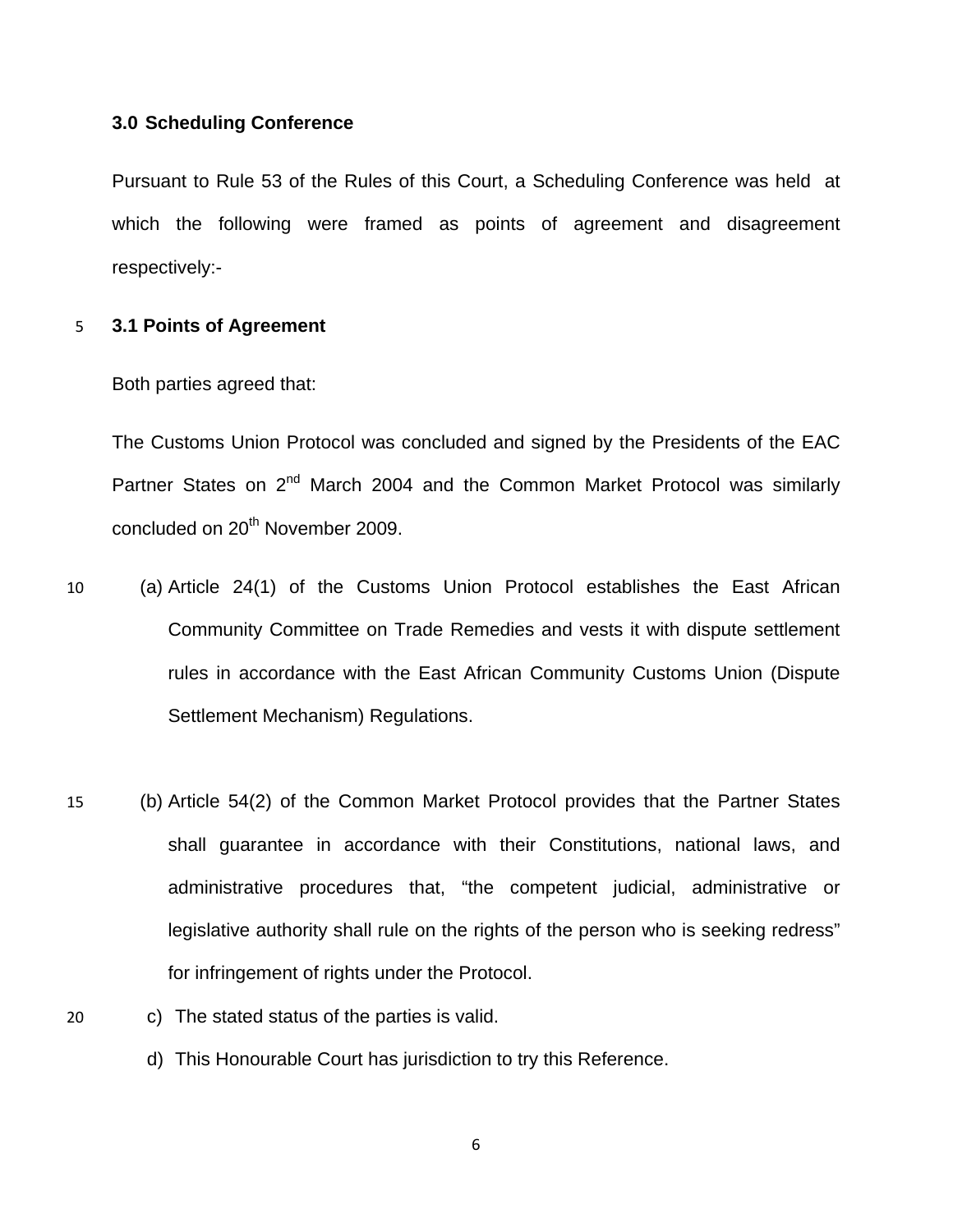#### **3.2 Points of Disagreement (Issues)**

The parties are disagreed as to:

- 1. Whether the Court lacks jurisdiction over disputes arising out of both the Customs and the Common Market Protocols.
- 2. Whether the dispute settlement mechanism under the said Protocols excludes/ousts the jurisdiction of the Court over disputes arising there under.
	- 3. Whether the impugned provisions of both the said Protocols contravene the Treaty.
	- 4. Whether the Applicant is entitled to the Declarations sought.
- 10 It is common ground that at the Scheduling Conference the Parties agreed to file written submissions in respect of which they would make oral highlights at the hearing.

Further to that, both parties stated that they were not open to reconciliation, mediation or any form of settlement.

#### **4.0 Issue No. 1**

15 Whether the Court lacks jurisdiction over disputes arising out of the implementation of the Customs Union and the Common Market Protocol.

## **4.1 Submission by Counsel for the Applicant**

Prof. Ssempebwa, learned Counsel for the Applicant, submitted as follows on the above issue: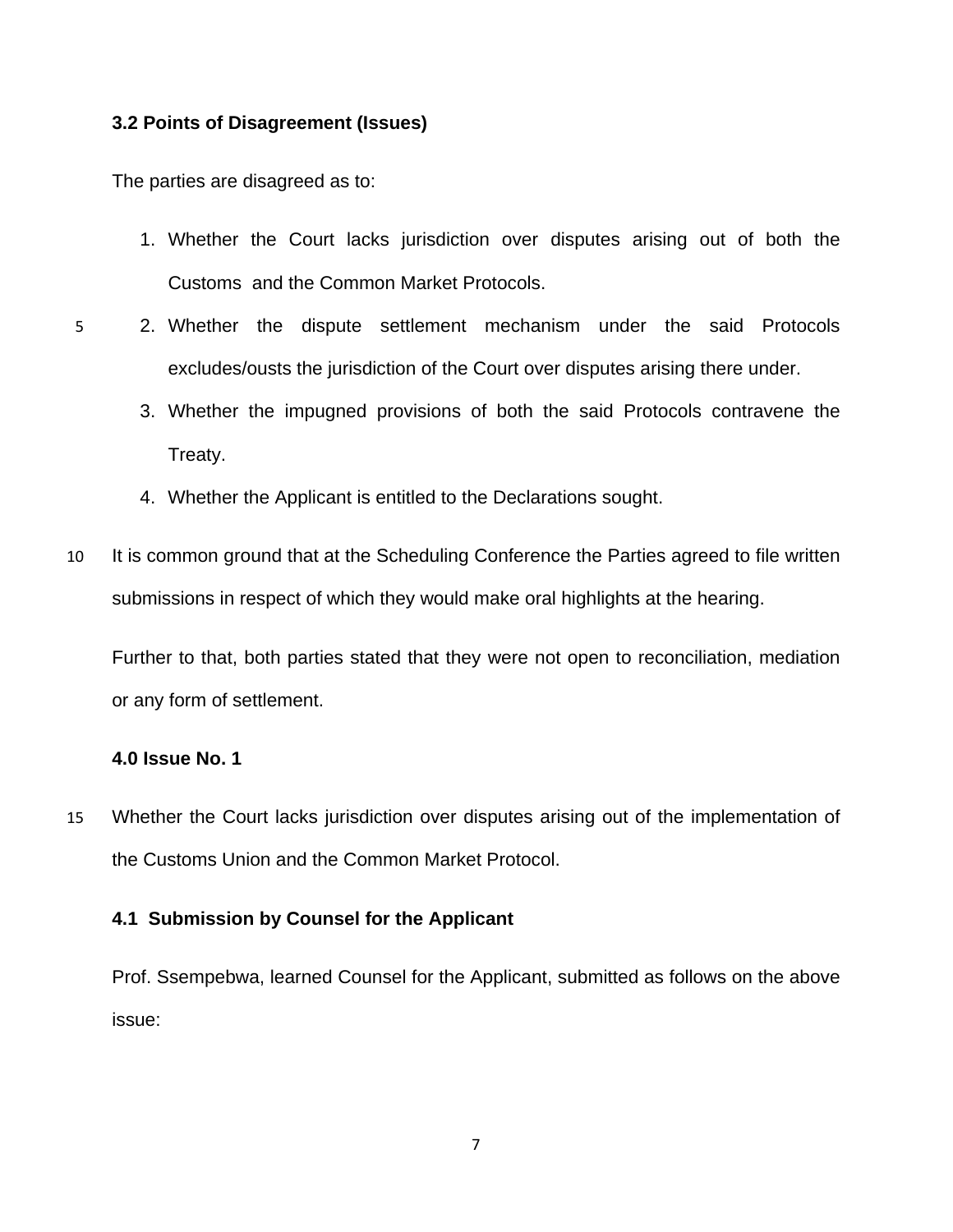That the Court's jurisdiction is derived from the Treaty. It is to interpret and to ensure adherence to law in respect of the Treaty. The Committee's jurisdiction on the other hand does not derive from the Treaty. Article 75 of the Treaty does not authorize the setting up of judicial mechanisms to the exclusion of the Court, but only institutions to 5 **administer the Customs Union.** Therefore it is this Court which is properly seized with

- jurisdiction over the Protocol. Learned counsel further argued that the purported judicial mechanisms under the Protocol contravene both Articles 23 and 27 of the Treaty. He further pointed out the following:-
- 10 **interpretation of the Treaty and the Protocol.** For example issues such as **afeguard Measures** arise directly from Article 78 of the Treaty and therefore, **S** (a) That the enforcement of the Customs Union Protocol will inevitably involve interpretation of the Treaty may become necessary in determining a dispute involving Safeguard measures.
- 15 impact on the objectives of the Treaty e.g facilitating free movement of goods. and will invariably bring these matters under the purview of the Court's (b) That even disputes over other matters assigned to the Committee will inevitably This falls under the jurisdiction of the Court under Articles 23, 27, 38 of the Treaty jurisdiction.
- 20 (c) That Protocols become part of the Treaty and subject to interpretation by the Court.
	- (d) The amendment to Article 27 does not imply that a Protocol could validly confer jurisdiction to the Committee to the exclusion of the Court because:
		- 8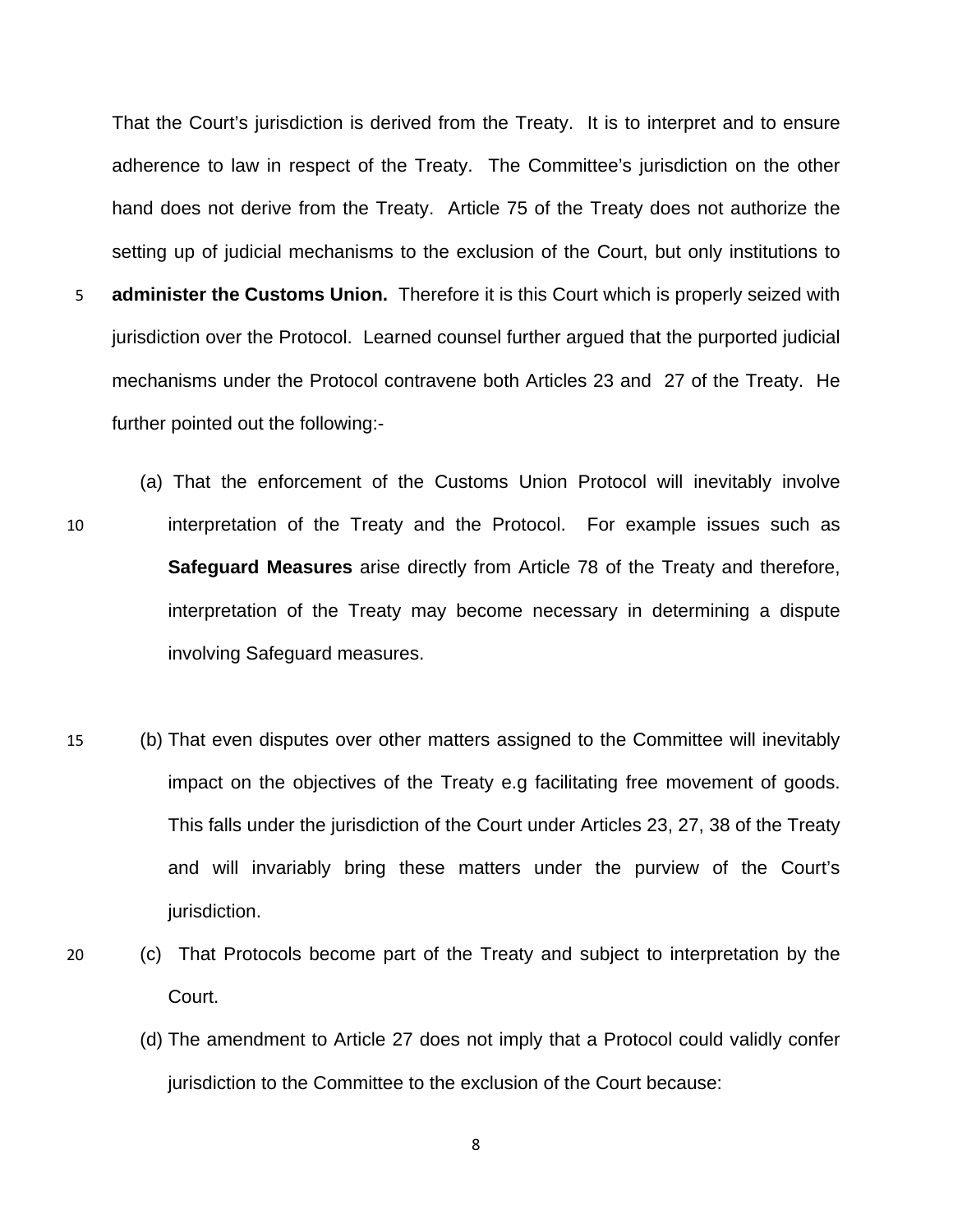- (i) The Committee is not an organ of the Partner States within the meaning of the Treaty; and
- (ii) Jurisdiction is not directly conferred on the Committee by the Treaty.

In respect of the Common Market Protocol, Counsel contended the following:-

- 5 (a) That the jurisdiction to settle disputes arising thereunder is conferred onto competent authorities of the Partner States under Article 54 of the Protocol.
	- (b) That the competent authorities of Partner States, to the exclusion of the Court, are not expressly provided for by the Treaty.
	- (c) That under Community Law, no right of appeal from a "competent authority" to the Court is provided for. Therefore the Common Market Protocol purports to exclude the Court from adjudicating disputes there under.
		- (d) That similar arguments made above with regard to the Customs Union Protocol apply to the Common Market Protocol to the effect that the Court **lacks jurisdiction** in disputes arising out of the Protocol as alleged by the Respondent.
			- (e) That the intervention of the Court is crucial with regard to the Common Market Protocol in view of the objectives of the Treaty namely, inter alia:

(i) to have free movement of factors of production; and

**Community** (ii) that in conferring **rights and freedoms to the people within the** 

9

the rights and freedoms should be operationalised by the Protocol.

15

20

.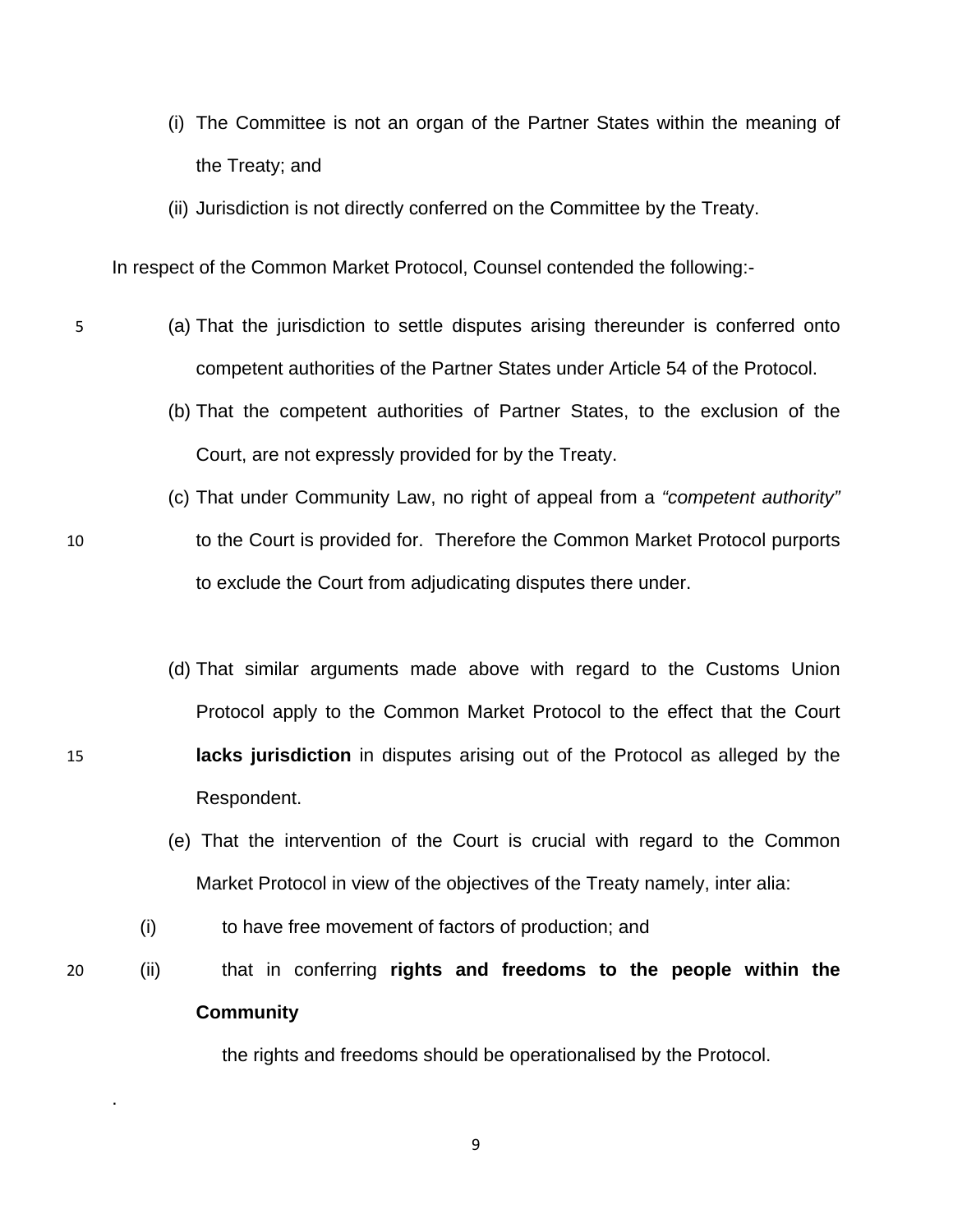(f) That comparisons with the European Union Treaty which has similar common market objectives and which confer similar rights of free movement of people, services and the right of establishment, show that it is the terms of the Treaty with regard to the common market which are most litigated in the European Court of Justice. This is due to the fact that:-

5

- (i) the member states, in any regional integration arrangement, are reluctant to give up protectionist measures, and to open up to free trade;
- 10 and rights on the grounds of public policy, public security or public health, just margin of appreciation can be easily abused as is demonstrated by the 15 ii) the European common market provisions give a wide margin of appreciation to Member States to restrict the application of the common market freedoms as provisions of Article 13(8) of the EAC Common Market Protocol. This European cases below:

#### **Adoui and Comuallie vs- Belgian State 1982 ECR 1665, 1982 (3) CMLRl 631 and**

#### **Van Duyn vs Home Office [1975] 3 AII ER 190, [1975] 1 CMLR 1, [1975] WLR 760.**

In both the above cases, we note that the issues that confronted the European Court of 20 residence of foreign nationals which are justified on grounds of public policy, public security and public health. Justice were the co-ordination of special measures concerning the movement and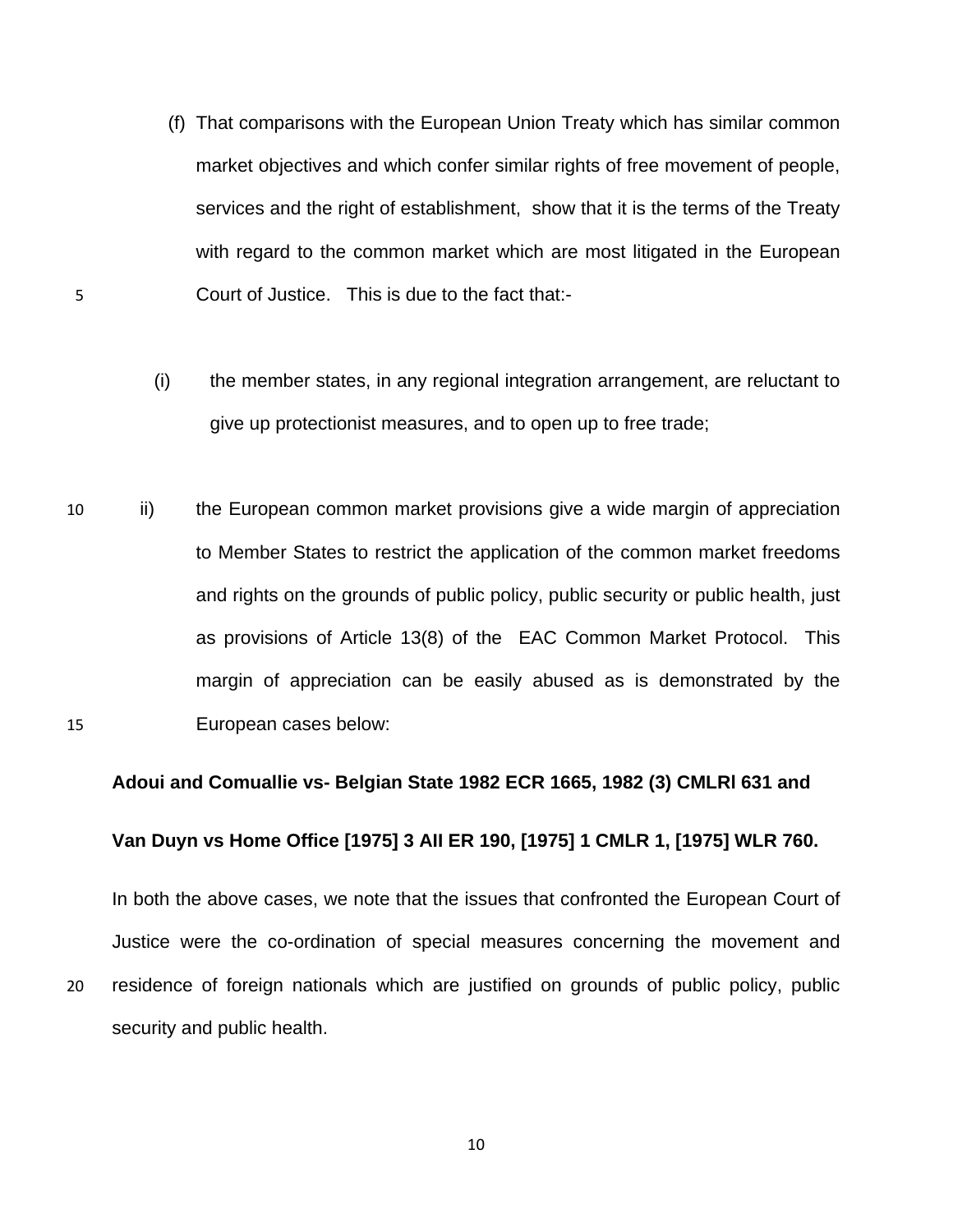Counsel's second limb of argument was premised on policy objections. It was his argument, i n this regard, that:

- directive but in clear fundamental provisions of the Treaty. (R v 5 **ort ex-parte Factortame Ltd. 1998 Secretary of State for Transp (1)CMLR 1353, [1999] 2 All ER 640.)** (i) the relevant rule of Community law is not to be found in an ambiguous
	- only be justified on the grounds of having informed or expert (ii) creating disputes resolution mechanisms in addition to the Court could institutions which inter alia:
- 10 (a) are not saddled by technicalities of procedure
	- (b) have exper tise to determine factual or technical aspects of the protocol;
	- (c) are quick; and

15

- (d) from which references can be made to the Court.
- derived disputes to national *"authorities":* (iii) Creating multiple centers of dispute resolution mechanisms to the exclusion of the Court, and reserving jurisdiction over Community
	- a) is against a fundamental policy objective of the Treaty which is to develop a body of jurisprudence on Community matters which jurisprudence is superior to and would guide all national organs including national courts.

20 (**See Article 33 of the EAC Treaty)** 

b) slows down, if not totally hampers, harmonization of laws and legal systems within the Community as envisaged by the Treaty (See: Articles 34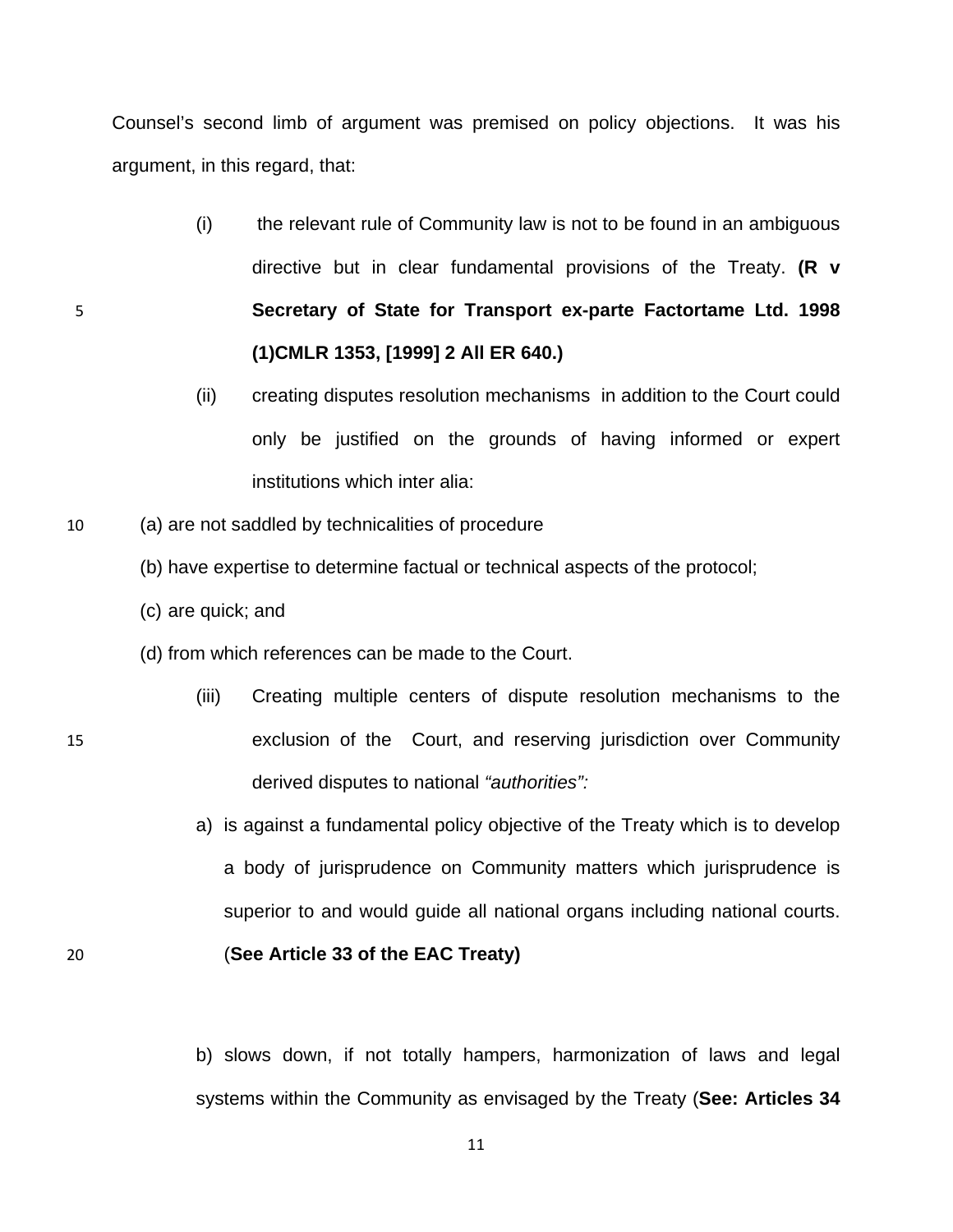**Article 34 through which Preliminary Rulings of National Courts would ensure harmony; and Article 126 which specifically envisages harmony);**

(c ) increases the cost of dispute resolution.

It was further argued by Prof. Ssempebwa that in interpreting the Treaty, its preamble as well as its principles and ob jectives are relevant considerations. In support of his 5 stance he cited to us the following cases: **James Katabazi and 2 Others-vs- Secretary [2005 – 2011] 29 and East African Law Society and Three Others -vs-Attorney** 10 General of the Republic of Kenya and Three Others – Reference 3 of 2007, EALS **General of the Community and Another – Reference 1 of 2007, EALS Law Digest** 

**Law Digest [2005 – 2011] 58.**

In the case of **East African Law Society and Three Others – vs – Attorney General of the Republic of Kenya and Three Others** (supra,) the Court at page 24 had the following to say:

15 *of the Vienna Convention we think that we have to interpret the terms of the Treaty not*  "…*taking into account the said general principle of interpretation enunciated in Article 31 only in accordance with their ordinary meaning but also in their context and in light of their objectives and purpose*…"

20 Protocols arising thereunder to another institution to the exclusion of the Court, ousts the jurisdiction of the Court, and therefore, contravenes the provisions of the Treaty. Based on the above reasons, Prof. Ssempebwa asserted that a Protocol, Regulation or Directive which purports to confer jurisdiction to interpret or enforce the Treaty or the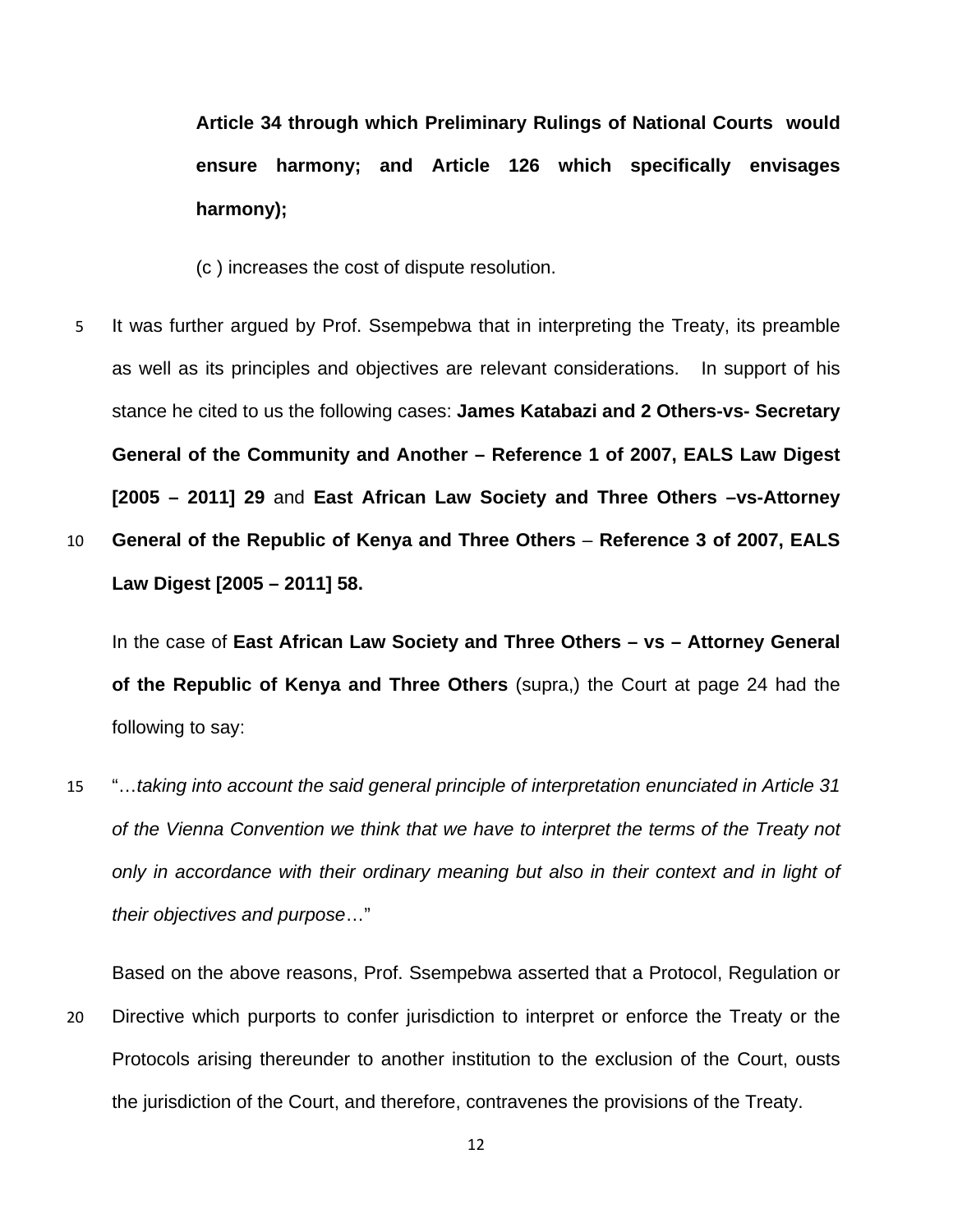Finally, Learned counsel for the Applicant concluded by saying that :

- (a) The objectives of the Customs and Common Market Protocols are to operationalise the objectives of the Treaty.
- (b) Both Protocols create/recognize rights amongst Partner States. More significantly, the Protocols confer rights and recognize liberties of natural and legal persons within the Community
	- Community Committee on Trade Remedies (the Committee). (c) This Court lacks jurisdiction in respect of disputes specified in Article 24 of the Customs Union Protocol as the jurisdiction is conferred onto the East African
- 10 (d) Jurisdiction over Common Market related disputes has been primarily conferred onto national courts and that this Court has no role to play in such matters.

## **4.2 Submission by Counsel for the Respondent**

5

15  $(1)$ , 38 $(2)$  and 151 of the Treaty and Article 24  $(1)$  of the Customs Union Protocol and Mr. Kaahwa, Learned counsel for the Respondent started off by inviting the Court to interpret the provisions cited in the Reference, namely, Articles 6, 7, 8, 27(1), 33(2), 38 Article 54(2) of the Common Market Protocol on the basis of the rules of interpretation contained in the Vienna Convention on the Law of Treaties, 1969. In this regard, he urged the Court to apply:

20 (a) the literal or textual approach considering the plain and ordinary meaning of words used; that when the language of a treaty, taken in the ordinary and plain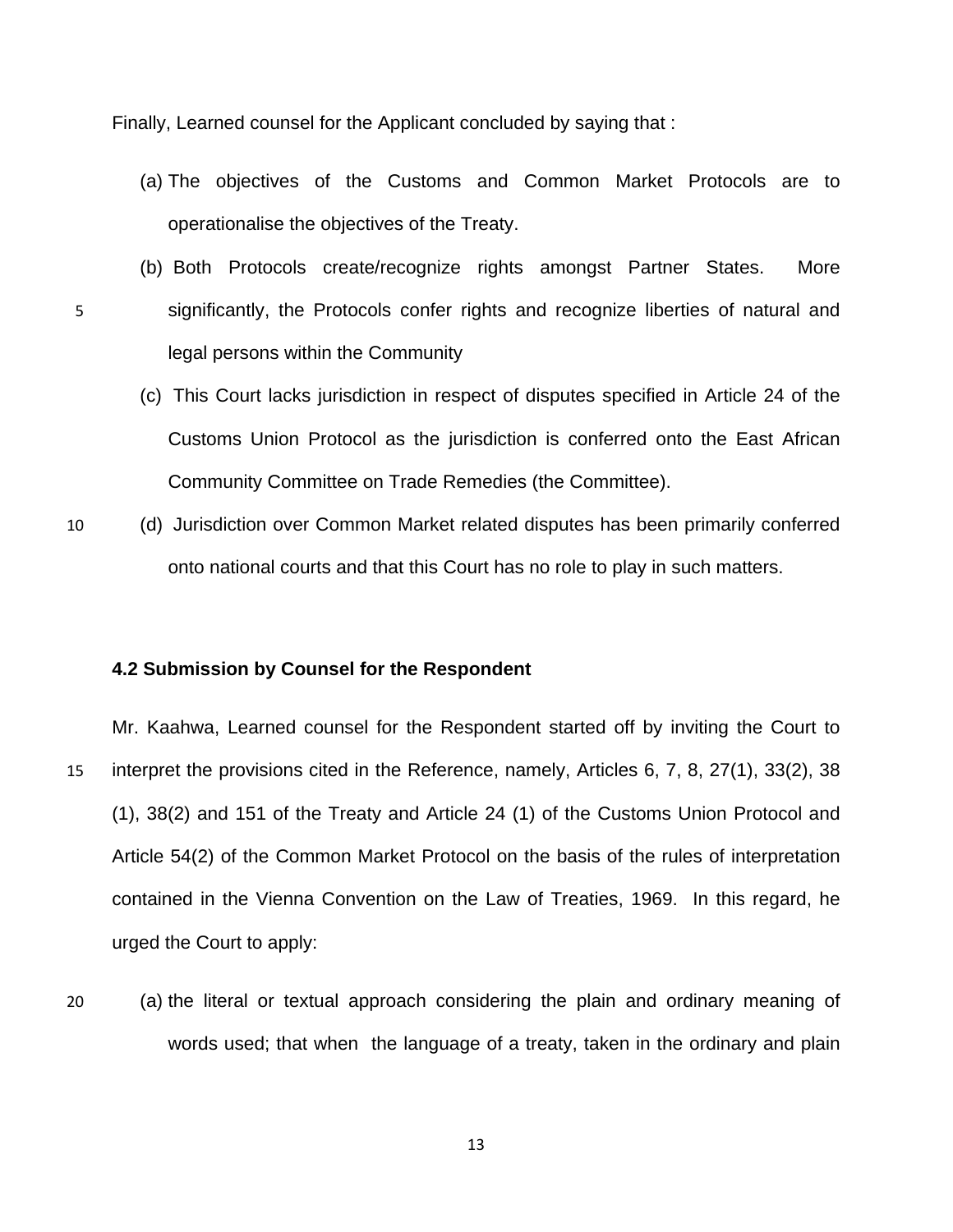meaning of the words, yields a plain and reasonable sense, it must be taken as intended;

- (b) the intention of the Partner States, as Contracting Parties to the Treaty; the terms of the Treaty, as used particularly in the cited provisions must be interpreted 5 according to the Partner States' intentions. In this regard, a question must be posed as to whether in negotiating the Customs Union Protocol and the Common Market Protocol the Partner States were aware of any jurisdiction in Customs dispute resolution or Common Market disputes which they allegedly ousted from this Honourable Court;
- 10 (c) the teleological approach; that the object and purpose in this regard is what was desired by the Partner States in negotiating and concluding Article 24(1) of the Customs Union Protocol and Article 54(2) of the Common Market Protocol; and
- order to ensure maximum effectiveness in achieving the object of the treaty 15 although, the International Court of Justice, while interpreting the 1947 Peace (d) the principle of effectiveness, which emphasizes the need to interpret a treaty in Treaties, In **The Interpretation of Peace Treaties' Case (1950) ICJ Rep 65** stated that this principle cannot overrule the plain meaning of the text of a treaty.

In further response, Counsel submitted that *:* 

20

*means "the authority which a court has to define matters that are litigated before it or to take cognizance of matters presented in a formal way for its decision. "It is important to understand and appreciate the legal term "jurisdiction". According to The Dictionary of Words and Phrases Legally Defined (Edited by John B. Saunders, 2nd Edition, Volume 3 at p.113) the term "jurisdiction"*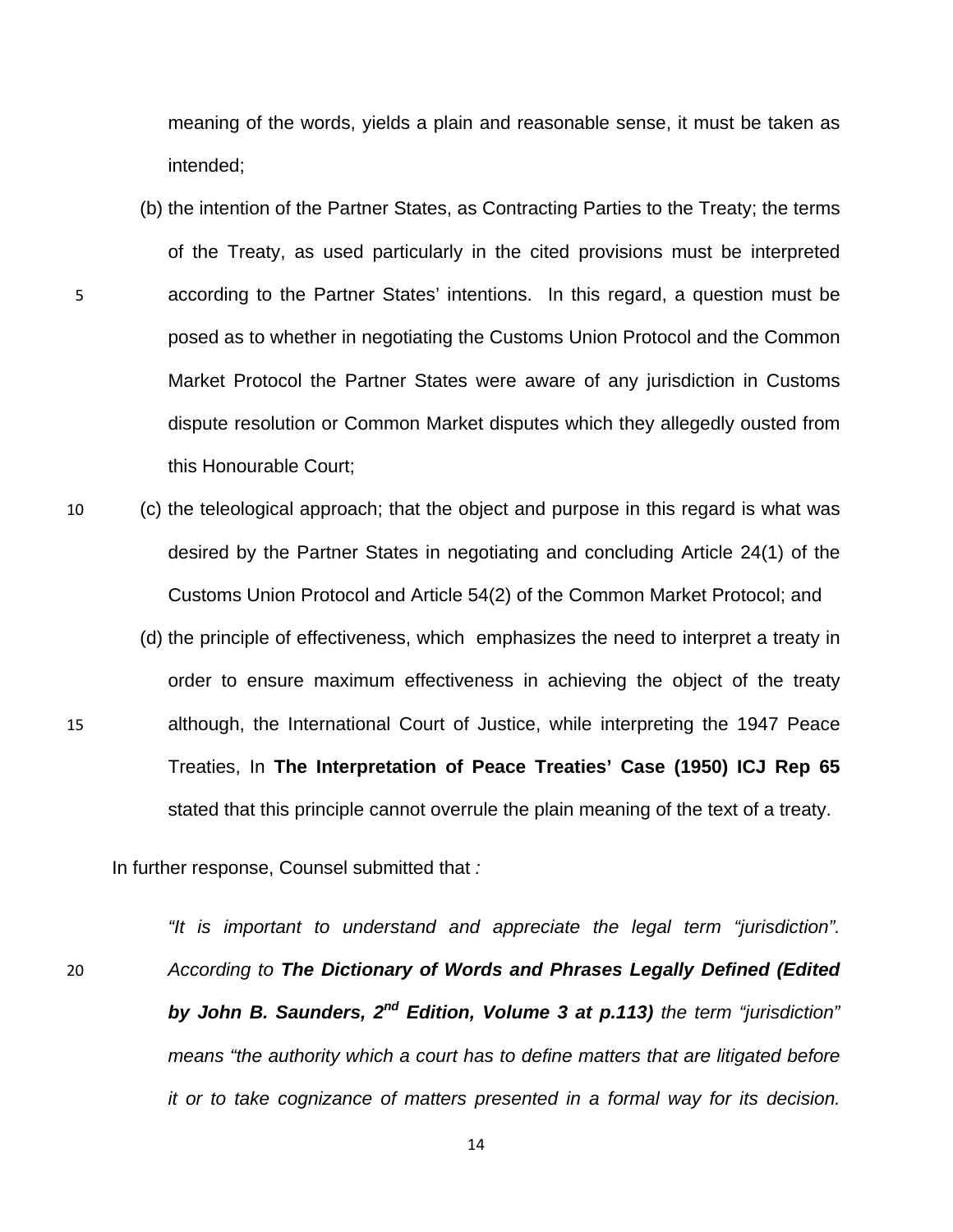*The limits of this authority are imposed by statute, charter or commission under which the court is constituted, and maybe extended or restricted by like means."* 

Counsel added that this meaning on the power of a court to hear and decide on a case was emphasized in *Rv. Kent Justices ex parte Lye [1967]2 QB 153, Union Transport Plc v Continental Lines SA [1992] 1 WLR 15* and by this Court in *EACJ Ref. No. 2: Christopher Mtikila vs The Attorney General of the United Republic of Tanzania and Another, EACJ Ref. no. 1 of 2008: Modern Holdings (EA) Limited v. Kenya Ports Authority and EACJ Ref. 1 of 2010:*  10 **3 Others ("Hon. Sitenda's case").** *Hon. Sitenda Sebalu v Secretary General of the East African Community &* 

20

5

Regard ing the jurisdiction of this Court, learned Counsel contended that Article 23 of the Tre aty provides that:

"The Court shall be a judicial body which shall ensure the adherence to law in the *interpretation and application of and compliance with this Treaty*".

15 The Treaty goes on to provide in Article 27 that:

*"1. The Court shall initially have jurisdiction over the interpretation and application of this Treaty:* 

Provided that the Court's jurisdiction to interpret under this paragraph shall not *include the application of such interpretation to jurisdiction conferred by the Treaty on organs of Partner States.*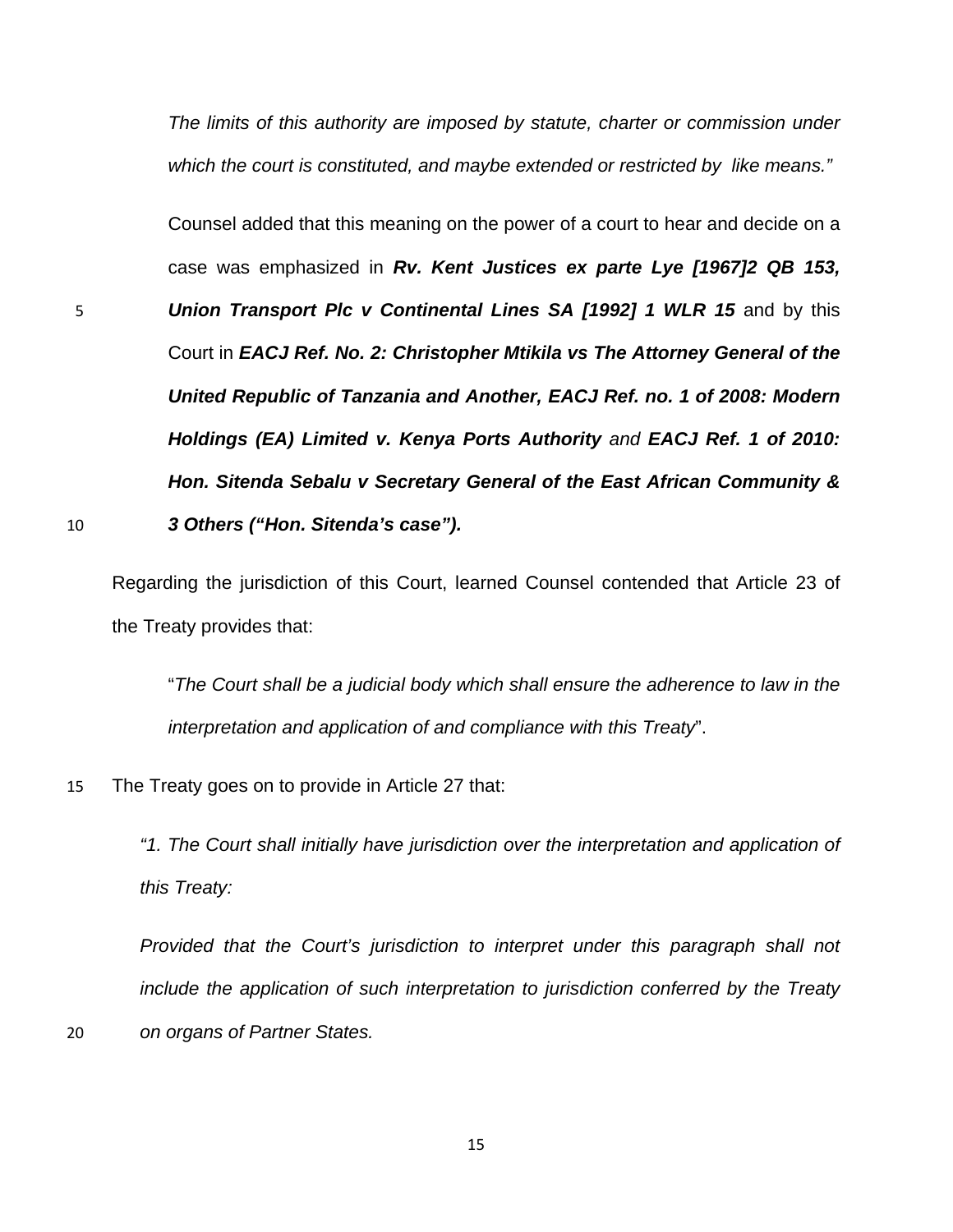- *2. The Court shall have such other original, appellate, human rights and other jurisdiction as will be determined by the Council at a suitable subsequent date. To this end, the Partner States shall conclude a protocol to operationalize the extended jurisdiction***".**
- 5 It was Mr. Kaahwa's contention, in this regard, that until this Court's jurisdiction is extended as envisaged under Article 27(2) of the Treaty, its jurisdiction remains circumscribed.

Learned Counsel further contended that a further reading on jurisdictional aspects pertaining to the Court reveals that until its jurisdiction is extended, the Court has

10 jurisdiction only in the following other specific matters:

15

20

- (a) Disputes between the Community and its employees arising from the terms and conditions of employment or the interpretation and application of the Staff Rules and Regulations. (Article 31);
- (b) Disputes between the Partner States regarding the Treaty if the dispute is submitted to it under a special agreement. [Article 32) (b)];
- (c) Disputes arising out of an arbitration clause contained in a contract or agreement which confers such jurisdiction on the Court to which the Community or any of its institutions is a party.[Article 32 (a)]
- (d) Disputes arising out of an arbitration clause contained in a commercial contract
- or agreement in which the parties have conferred jurisdiction on the Court. (Article 32(c ).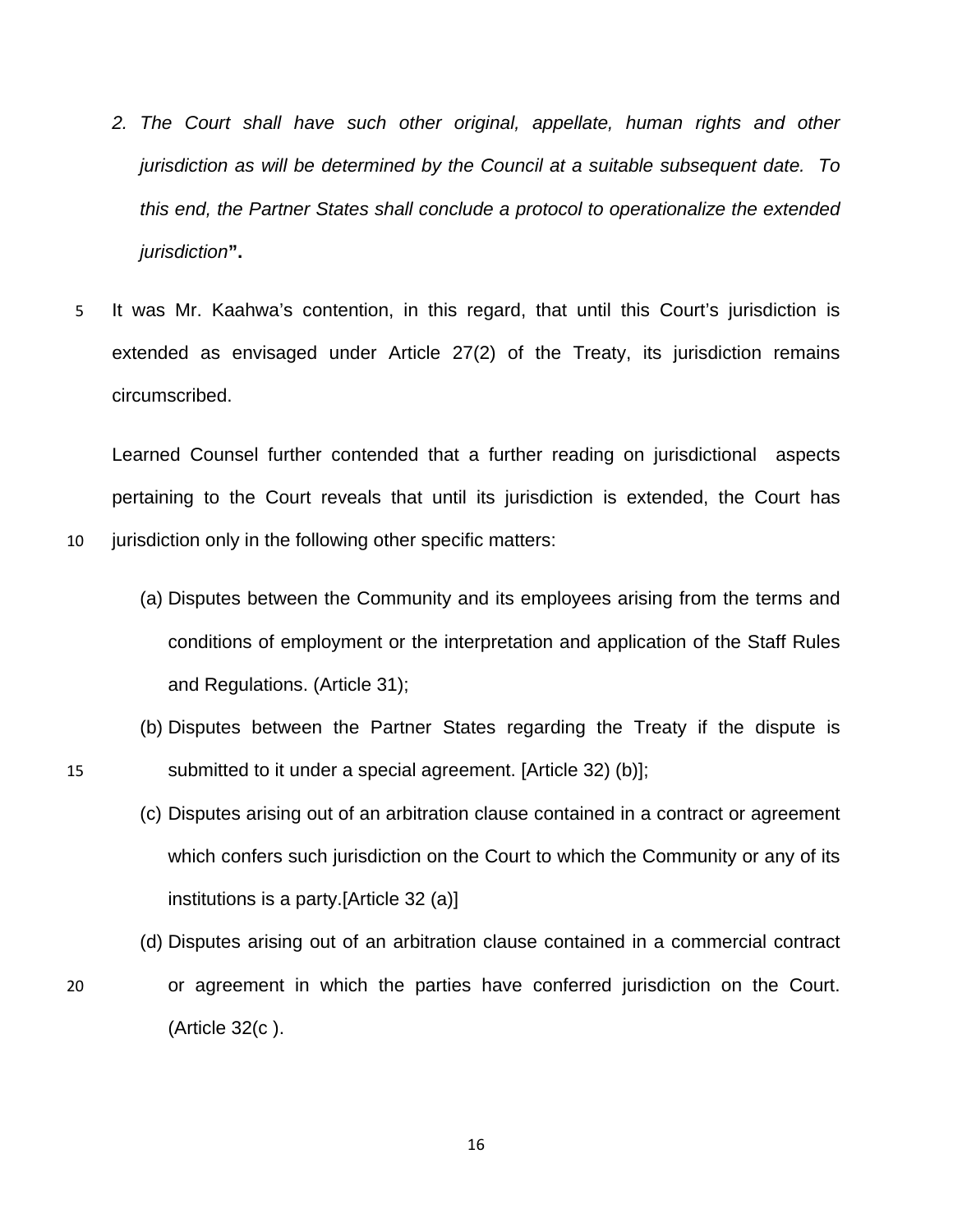Counsel also argued that these specific aspects of jurisdiction do not include disputes arising out of the implementation of the Customs Union and the Common Market Protocols.

- It was also his argument that if the Court was seized with unlimited jurisdiction in all matters as the Applicant seems to imply, then it would create concurrent or overlapping jurisdiction with Courts in the Partner States some of which have unlimited original 5 jurisdiction in all matters. It would also find itself involved in extraneous jurisdiction over technical matters whose resolution the Partner States have placed under the Multilateral Trade arrangement framework.
- 10 **Integration and Courts of Justice, Antwerpen-Oxford, Intersentia** 2005, at pp35 – 15 activist role in advancing integration and related aspects. Mr. Kaahwa concluded by Mr. Kaahwa further contended that much as it may be desirable for regional courts to act as enhancers of regional co-operation and integration, extraneous matters cannot be read into the jurisdiction that such courts are accorded under the law. Learned counsel also referred us to **Nyman – Metcalf, K and Papageorgious, I. F in Regional**  93, who, while writing on the jurisdiction of the European Court of Justice and The Central American Court of Justice, point out the desire for regional courts to play an saying that the writers, however, stress that such jurisdiction cannot be extended other than through the law for example by amendment of relevant constitutive instruments. In
- 20 this regard, they cite the imperative for:-
	- (a) The European Union to observe that "the [European] Court of Justice and the Court of First Instance, each within its jurisdiction, shall ensure that in the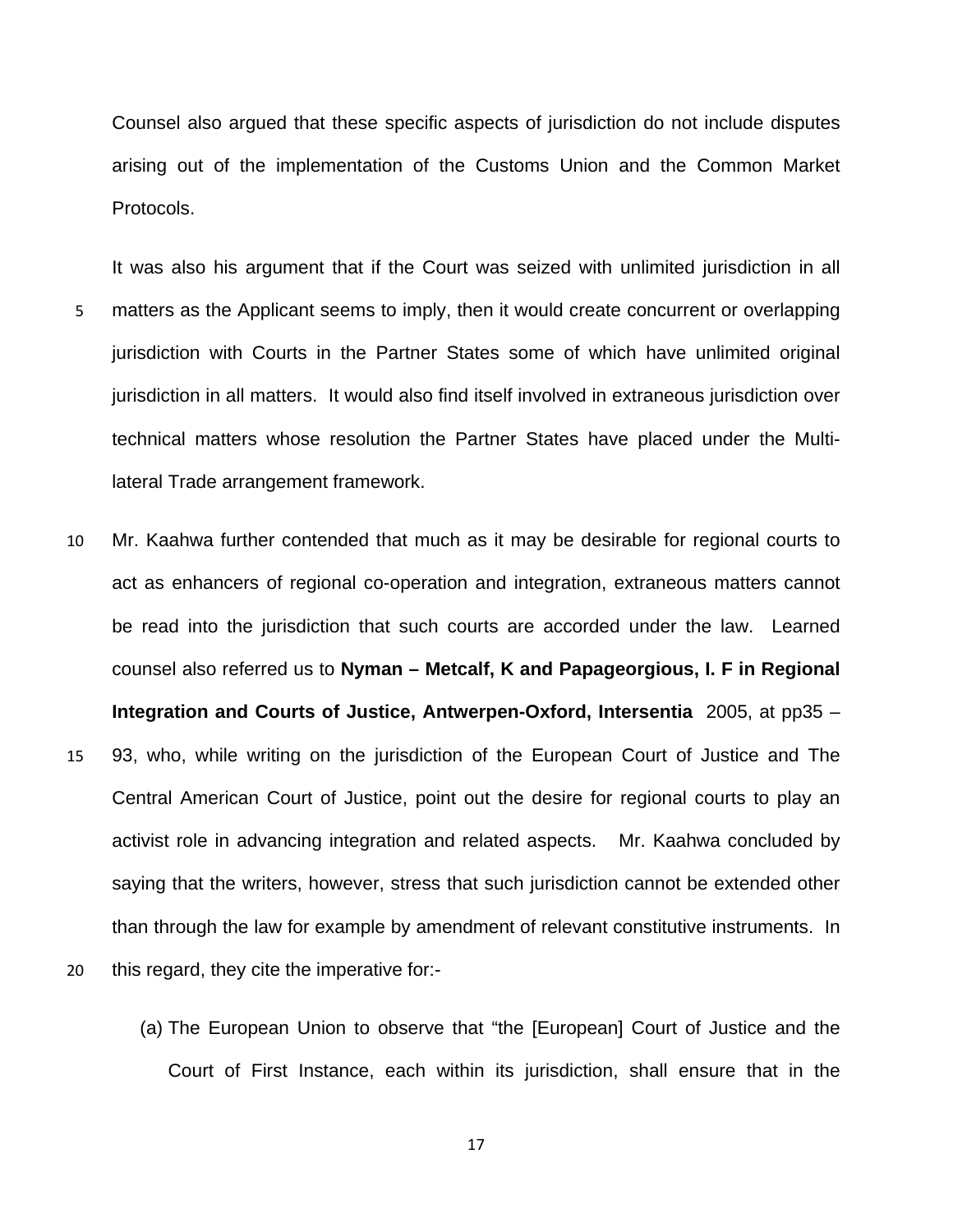interpretation and application of this treaty the law is observed" (Article 220 of the European Community Treaty); and

(b) The Central American Court of Justice "shall guarantee respect of the law in the interpretation and the implementation of this Protocol and its supplementary instruments and acts pursuant to it". (Article 12 of the Tegucigalpa Protocol read together with Article 2 of the Statute Establishing the Central American Court of Justice).

In response to Prof. Ssempebwa's submission on policy objectives and his reliance on decisions of the European Court of Justice **Adoui and Commualle vs Belgium State,** 

- 10 15 1957. He further contended that in those cases, the Court was dealing with instances **Van Duyn vs Home Office** and **R vs Secretary of State for Transport ex parte Factortame Ltd,** (supra). Mr. Kaahwa submitted that the decisions in these cases did not arise from disputes on, and challenges to, the jurisdiction of the European Court of Justice as a regional court. It was his argument that the decisions were made in respect of the exercise of national courts' discretion in referring matters of integrational nature to the European Court of Justice pursuant to Article 177 of the Treaty of Rome, where there was alleged violation of Article 177 which, like Article 34 of the EAC Treaty, mentions questions in respect of which preliminary rulings may be given. It was also in his submission that these questions include:-
- 20 (a) Interpretation of the Treaty of Rome;

5

- (b) Validity and interpretation of acts of the institutions of the EC; and
- Council of Ministers, where those statutes so provide. (c) Interpretation of the statues of bodies established by an act of the European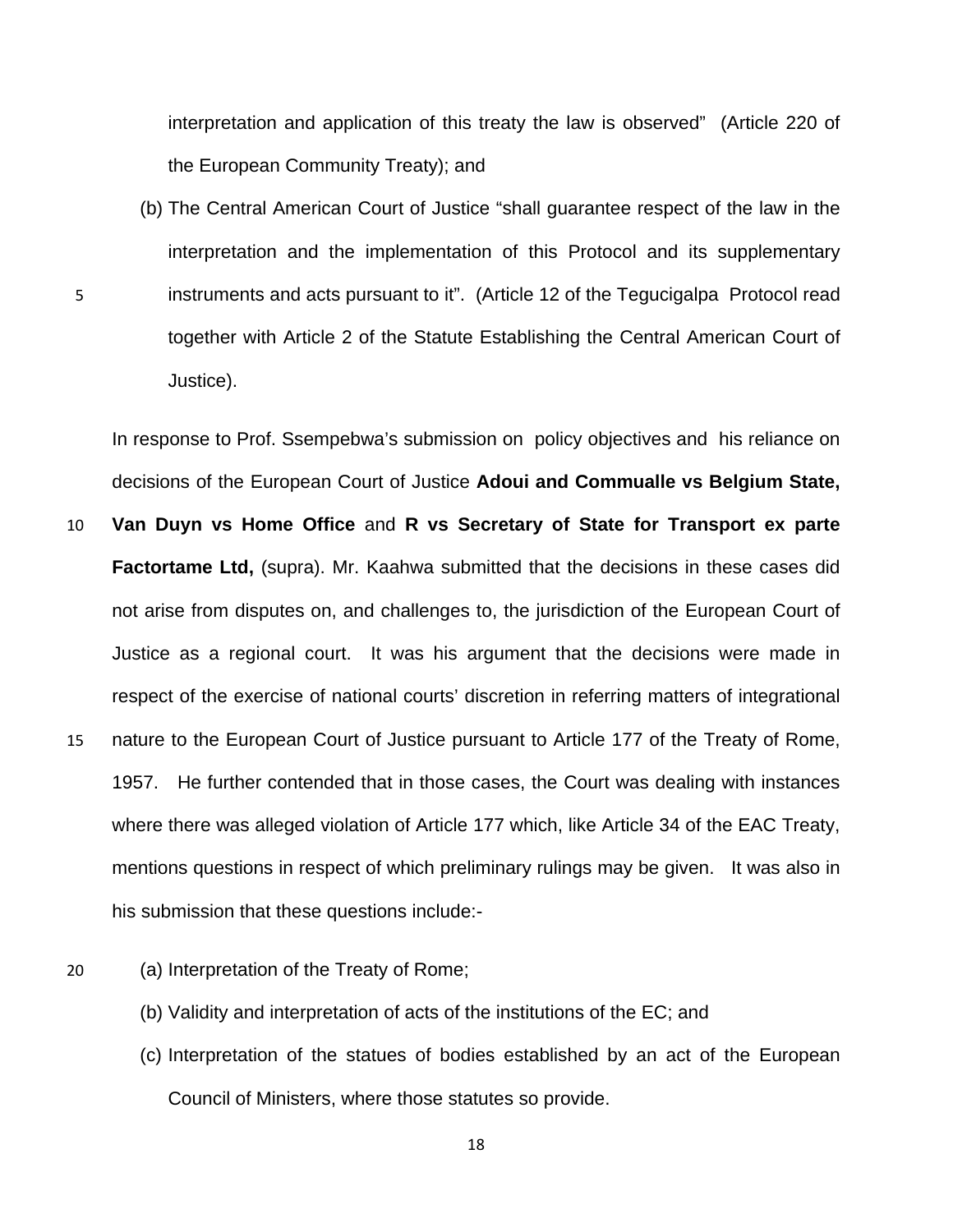Mr. Kaahwa further contended that such is not the case in this Reference. He, however, asserted that this Reference challenges provisions in Article 151 of the Treaty, on which the Customs Union Protocol and the Common Market Protocol were negotiated and put in place in the manner intended by the Partner States as Contracting

Parties to the Treaty. In any case, he told Court, the Treaty, unlike other international treaties that are comprehensive on matters of jurisdiction, is still evolving in this aspect. 5

Mr. Kaahwa further argued that this Court has consistently been reluctant to read in Articles 23 and 27 of the Treaty more jurisdiction than is plainly conferred on it by the Treaty. In support of his stance, he invited us to follow the decision of this Court in **Sitenda's case** (supra) where the Court, inter alia, held that:

10

15

"Article 27 of the Treaty does not confer appellate jurisdiction on the EACJ over *the decision of the Supreme Court of Uganda in Election Petition Appeal No. 6 of 2009……..the provisions for appellate jurisdiction related to the future via the mechanism of a protocol which is yet to be concluded."* 

It was Counsel's contention that, having regard to the decision in **Sitenda's case** (supra) and a plain reading of Article 27(2) of the Treaty, it is certain that the provision for appellate jurisdiction relates to the future via the mechanism of a protocol, which is yet to be concluded.

20 disputes arising out of the implementation of the Customs Union Protocol and the Common Market Protocol. In light of the foregoing, Mr. Kaahwa concluded that this Court lacks jurisdiction over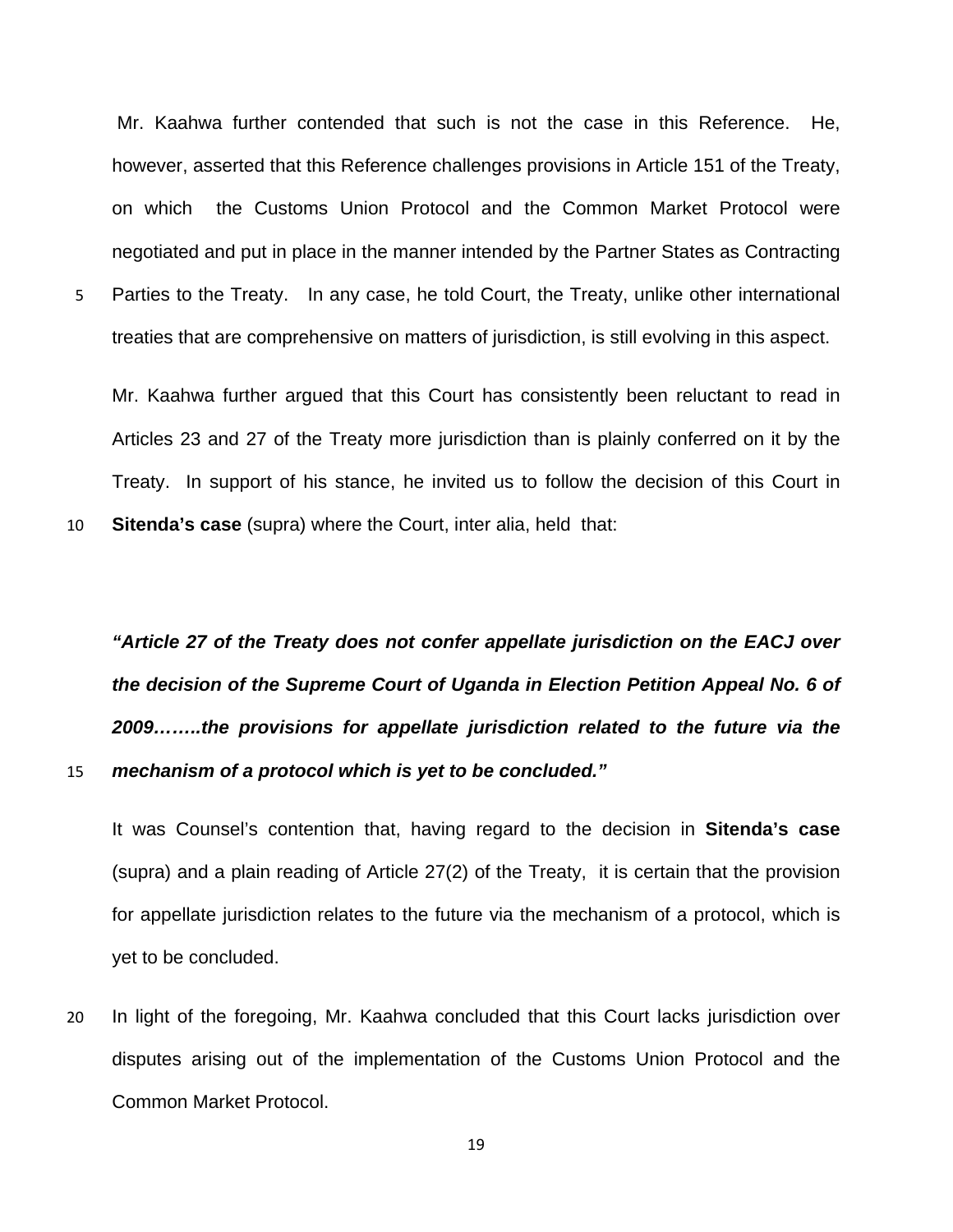In rebuttal, Prof. Ssempebwa and Mr. Onsongo submitted:-

- (i) That a Protocol once validly enacted becomes an integral part of the Treaty as provided by Article 151 (4) thereof.
- (ii) That under general principles of international law, a protocol could amend a treaty.
- (iii) That the Treaty falls outside the general principles, because a special procedure for its amendment is provided for by Article 150.
- complied with, when the jurisdiction of this Court was adjusted by the (iv) That it is the procedure under Article 150 that was resorted to, though not fully inclusion of the proviso to Article 27(1).
- The Attorney-General of Kenya and three Others (Ref. 3 of 2007) that the (v) That this Court has held in **East African Law Society and three Others vs**  procedure for the amendment of the Treaty must be strictly adhered to.
- (vi) A protocol cannot, therefore, amend the Treaty, directly, or by infection, so as to oust the jurisdiction of this Court.

#### **4.3 Consideration and Determination of Issue No. 1**

Having carefully considered the rival submissions of both learned Counsel on this matter, we begin by observing as follows:-

20 One,that Protocols, once validly enacted under Article 151 (1) of the Treaty, become and form an integral part of the Treaty by virtue of the provisions of Article 151 (4). Mr Kaahwa argued before us that the Protocols in issue in this Reference were

10

15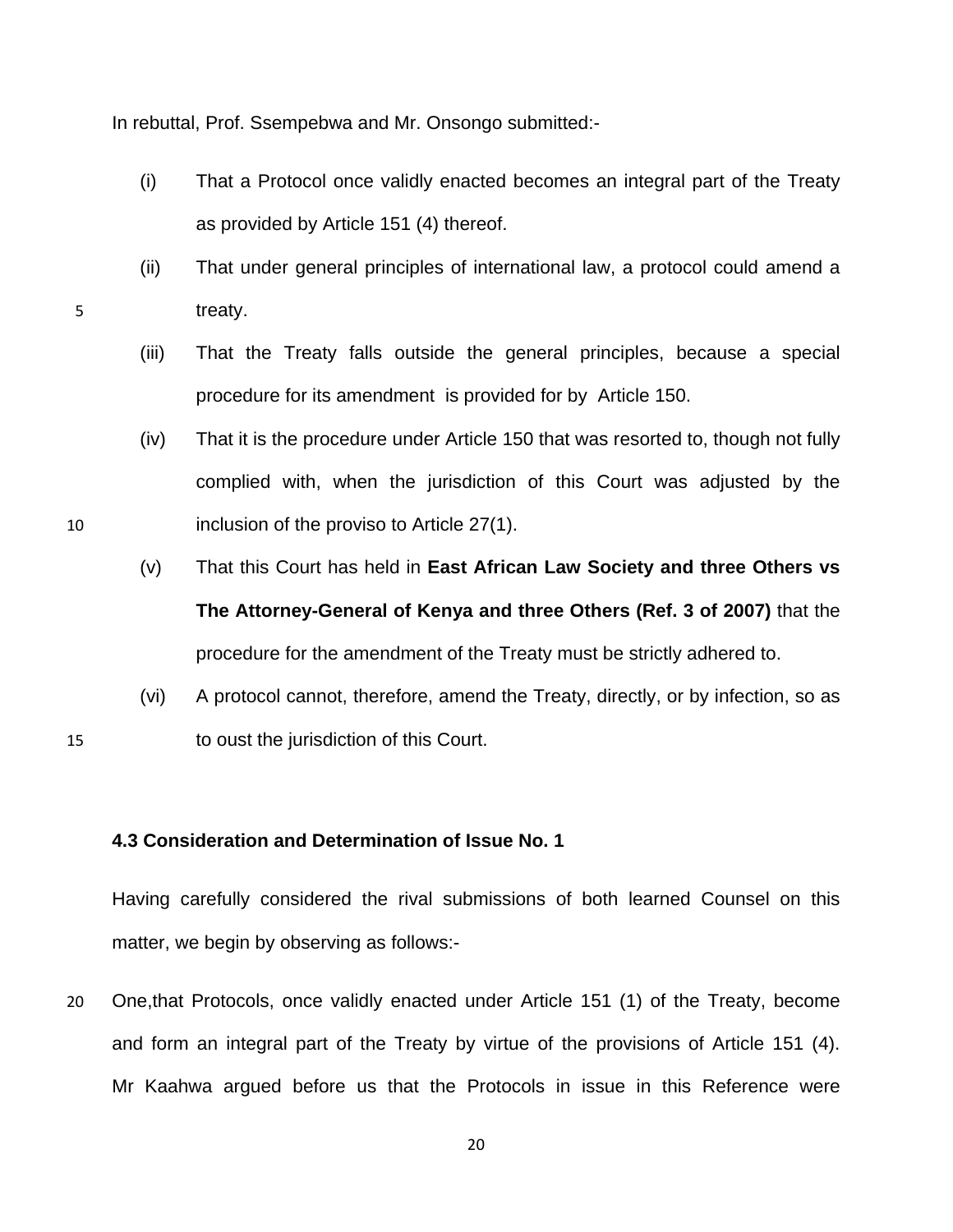negotiated under Article 151**,** and not 27, of the Treaty; and that, therefore, the question of the jurisdiction of this Court over the Protocols does not arise. We find these arguments self defeating. We agree that, indeed, the Protocols were negotiated under Article 151, and that is as it should be, given the object of Article 151. But, by dint of Article 151 (4) they formed and became integral parts of the Treaty.

5

10 Protocols thereto. Needless to mention its jurisdiction can only be altered by amendment to the Treaty in accordance with Article 150 thereof. Two, that this Court, unlike the authorities provided for under the impugned Protocols, derives its jurisdiction from Articles 27, 23, 28, 30, 31,32, and 38 of the Treaty, among others, and it is the Judicial Organ of the Community charged, inter alia, with interpretation and application of the Treaty including, as its integral parts, Annexes and

Three, it is also clear to us, and we have no doubt in our minds, that Articles 75 and 76 of the Treaty do not provide for the setting up of judicial mechanisms to the exclusion of this Court, but only *institutions Council may deem necessary to administer the Customs* 

- 15 *Union and the Common Market Protocol.* We would imagine that these are Community institutions because we do not think that the Council would establish national institutions. Even then, national institutions clothed with authority to administer the Customs Union and Common Market, are obligated to do so in accordance with the Principles and Objectives of the Treaty, as if they were institutions of the Community. In
- 20 any event the Treaty is law applicable in each Partner State. What is also clear to us, from a reading of the above, is that the establishment of the said institutions and conferring power upon them is not a mandatory requirement upon Council; it may or may not establish them. During the hearing we were not told, neither did we find that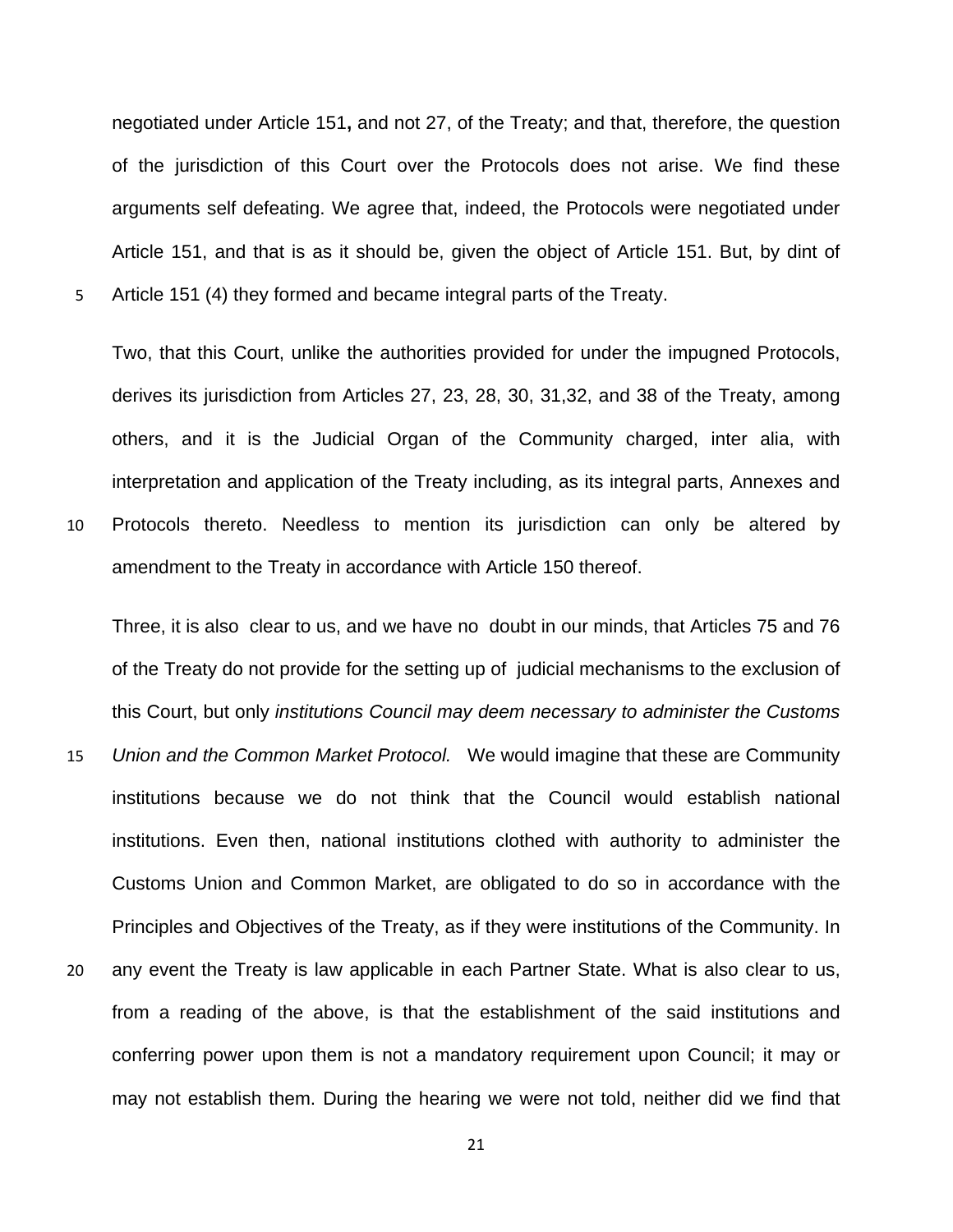jurisdiction to interprete the Protocols is conferred on any known organ in the Partner States, pursuant to Article 27 (2) of the Treaty. We are, therefore, of the firm view that they came under the purview of Article 27 (1) of the Treaty.

5 Court, as over-emphasized by the Respondent, in order for it to have jurisdiction over disputes arising from the interpretation of both Protocols. In the premises, we find that it is not necessary to first extend the jurisdiction of this

through good offices, conciliation and mediation to be arranged by the parties Four, that Article 24(1) of the Customs Union Protocol establishes a mechanism for dispute resolution. The mechanism consists of a possibility for an amicable settlement

10 themselves.

15

litigation approach. Much as we appreciate and support it, however, we do not think that Pursuant to Regulation 6(7) of Annex IX of the Customs Union Protocol, decisions emanating from these mechanisms are final. It is thus clear that when parties submit themselves to a particular dispute resolution mechanism, they also undertake that the decision emanating therefrom will be final except in a case where any party wishes to challenge the decision of the Committee on grounds of fraud, lack of jurisdiction and other illegality. This mechanism, in our view, represents a pragmatic approach to Customs Union dispute resolution, is an alternative to the long and often tedious court it takes away, directly or by implication, the interpretatative jurisdiction of this Court.

20 shall be *…in accordance with the provisions of this Treaty.* Furthermore the Treaty, Five, that under Article 54 (1) of the Common Market Protocol, settlement of disputes between Partner States, arising from the interpretation and application of the Protocol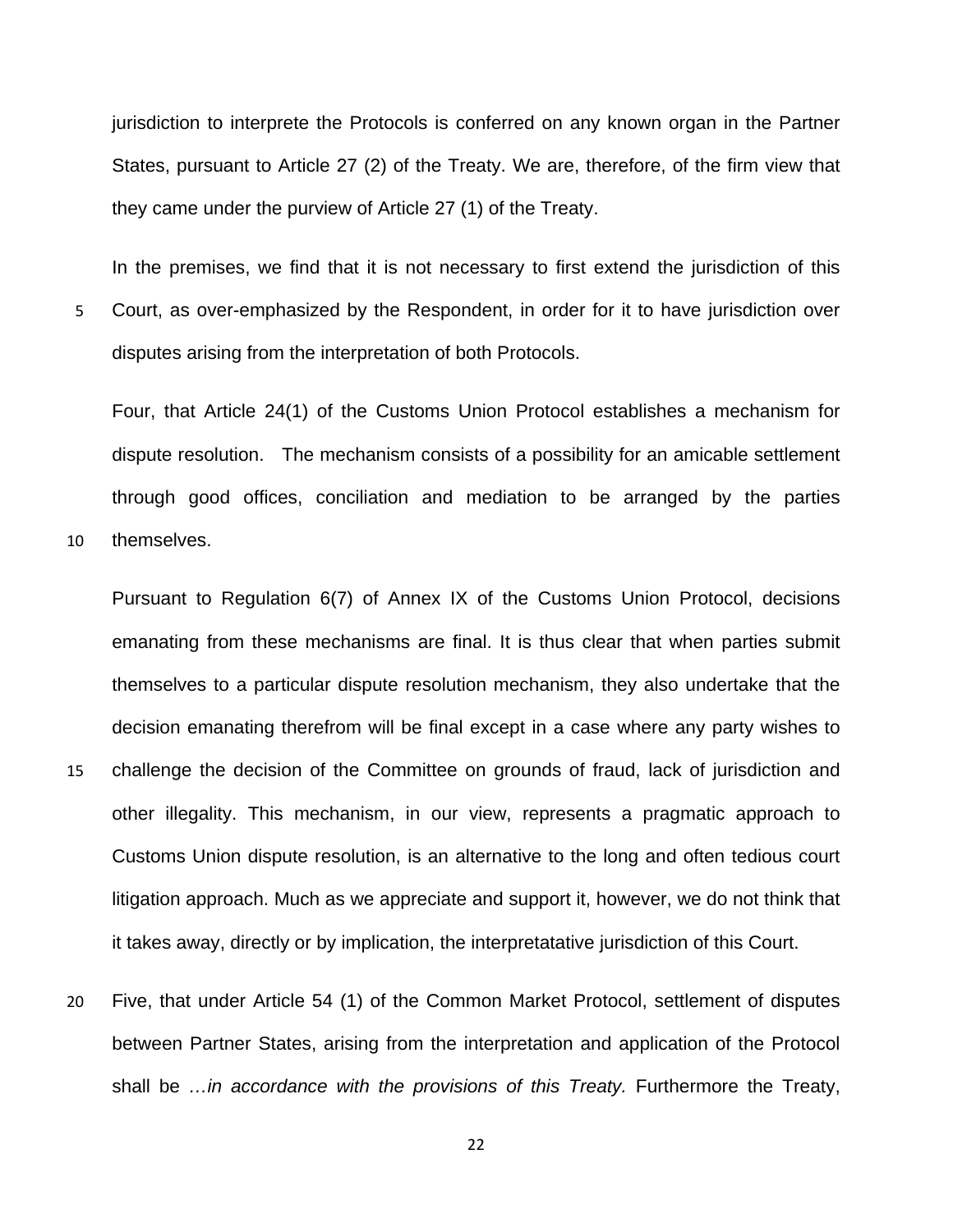under Article 76 (3) provides that *the Council "may" establish and confer "powers and authority" to institutions it may deem necessary to administer the Common Market.* 

Under Article 54(2) of the Common Market Protocol, *Partner States guarantee that in accordance with their Constitutions, national laws and administrative procedures, any* 

*person whose rights under the Protocol will be infringed upon shall have a right to redress and that the competent judicial, administrative or legislative authority, or any other competent authority shall rule on the rights of the person seeking redress.* 5

We have deliberately quoted the Articles in extenso to show that we do not find, anywhere therein provided, expressly or by implication, that the establishment of the various *authorities* and conferring dispute resolution powers upon them in any way takes away or infringes upon the interpretatative jurisdiction of this Court.

10

Mr Kaahwa argued that the meaning of the term "*jurisdiction"* should be understood and appreciated. We repeat the definition for clarity's sake: *"the authority which a court has to define matters that are litigated before it or to take cognizance of matters presented* 

15 *in a formal way for its decision. The limits of this authority are imposed by statute, charter or commission under which the court is constituted, and may be extended or restricted by like means".*

We have very carefully read, understood and appreciated the definition as provided. Having done so, we do not find, within the Customs Union and the Common Market

20 Protocols, a provision that confers *jurisdiction* to resolve disputes arising from the interpretation of provisions of both Protocols either to an organ of a Partner State or of the Community, save this Court.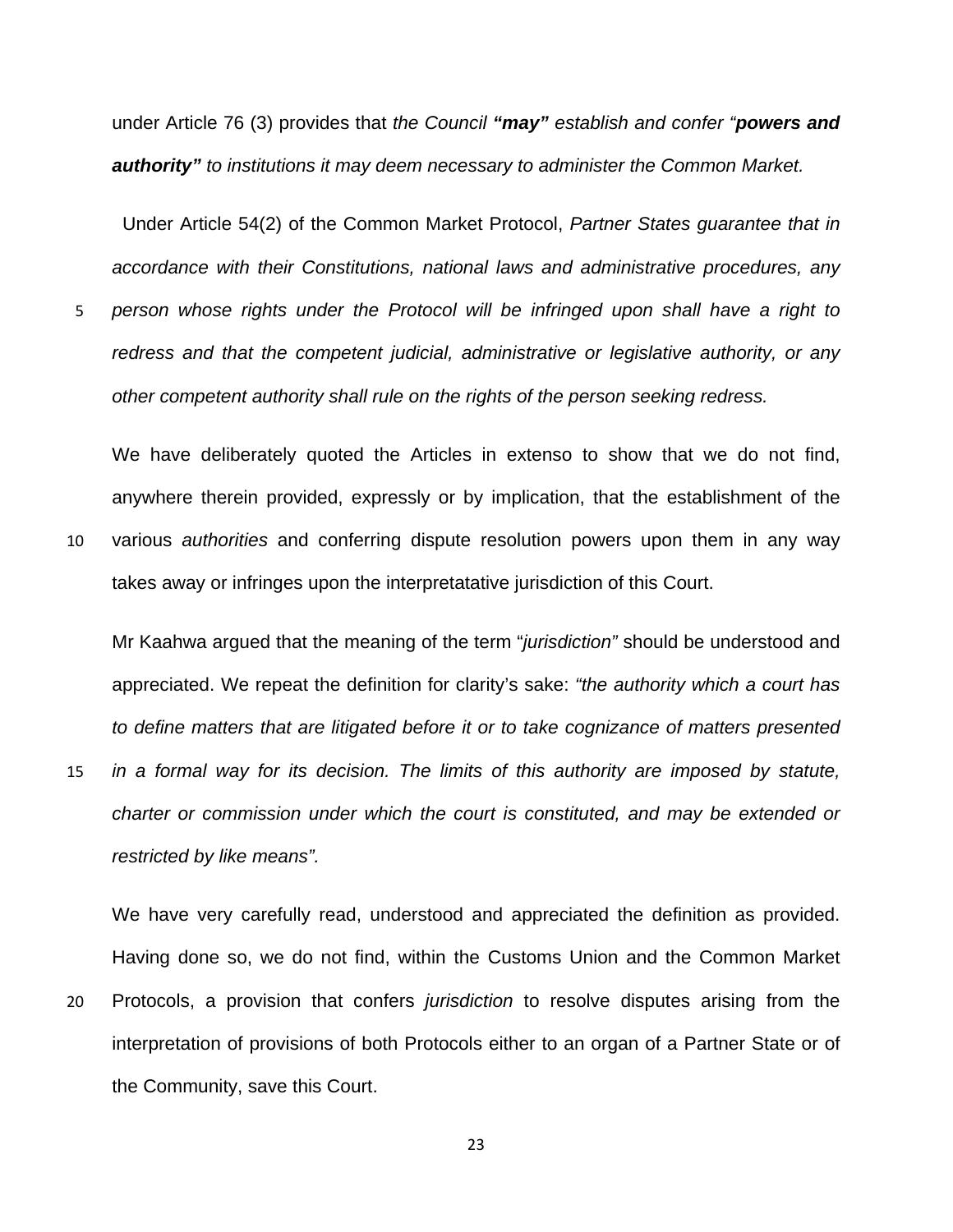Flowing from the above, it would appear that nothing suggests that the Court lacks jurisdiction over disputes arising out of the interpretation and application of both Protocols so long as they form an integral part of the Treaty. It is also noteworthy, that the Court remains, under the Treaty, the final authoritative forum in matters of

5 interpretation and application of the Treaty. *(See: Articles 33(2), 34 and 37)* 

In essence, therefore, on a proper reflection on the whole matter, we are inclined to conclude that this Court has jurisdiction over disputes arising out of the interpretation and application of the Treaty which, for re-emphasis, includes the Annexes and Protocols thereto.

## 10 **5.0 Issue No. 2**

Whether the dispute settlement mechanism under the said Protocols excludes/ousts the jurisdiction of the Court over disputes arising thereunder.

#### **5.1 Submission by Counsel for the Applicant**

15 It is the Applicant's case, that the jurisdiction created under Article 54 of the Common Market Protocol excludes this Court from adjudicating disputes thereunder. It is quite plain from their submissions as amply demonstrated in their written submissions and from their oral submissions, that a Protocol, Regulation or Directive which purports to confer jurisdiction to interpret or enforce the Treaty, or the Protocol arising thereunder to another institution to the exclusion of the Court, ousts the jurisdiction of the Court, and

20 therefore, contravenes the provisions of the Treaty.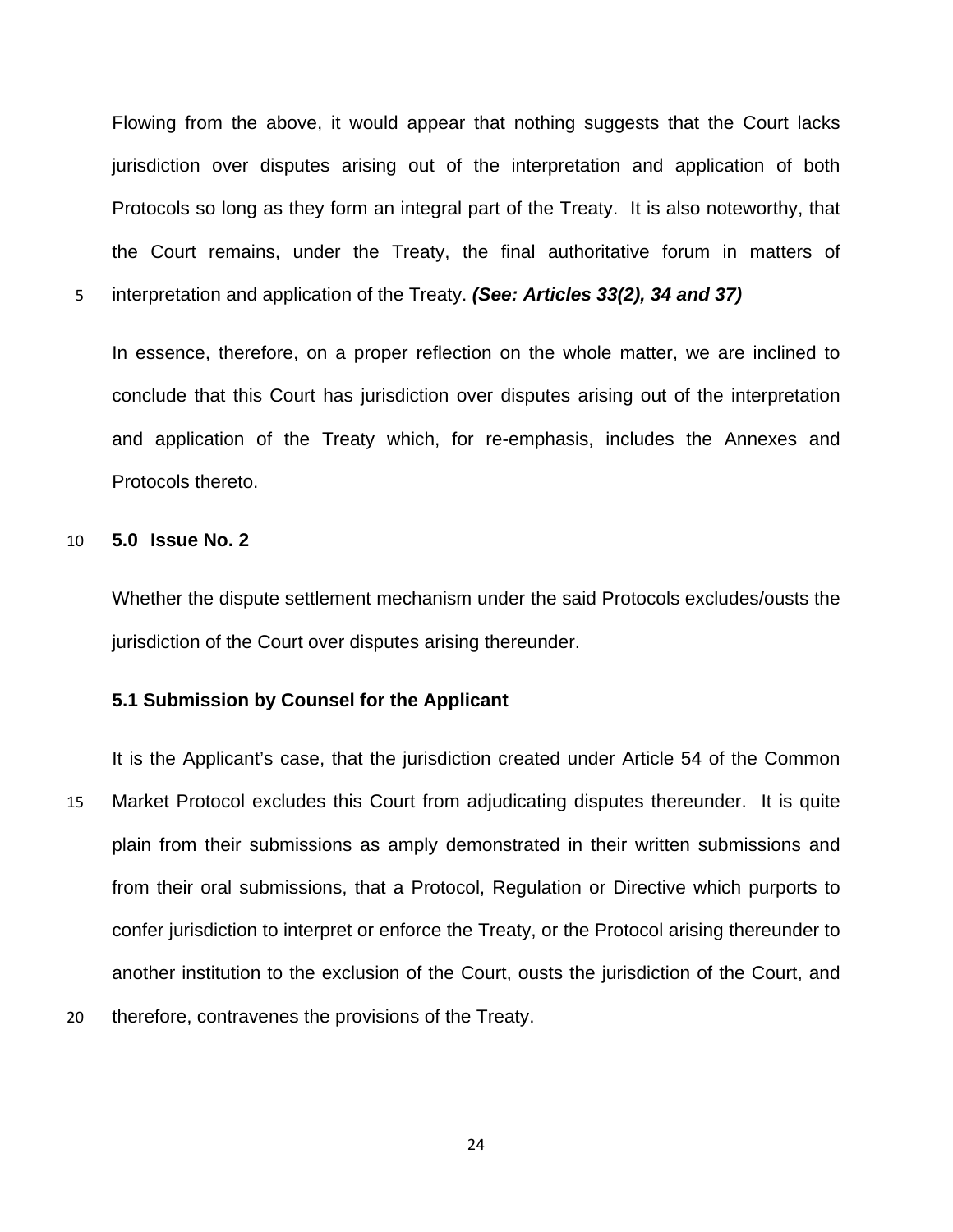Prof. Ssembebwa further contended that jurisdiction to decide disputes specified under Article 24 of the Customs Union Protocol is conferred onto the Committee whose decisions are final as specified in Article 24(5) of the Customs Union Protocol. Counsel further contended that the only recourse to this Court is reserved to Partner States. Even then, he added, that the Partner State's right to recourse to the Court is

circumscribed on grounds of fraud, lack of jurisdiction and other illegality.

He concluded by saying that flowing from above, it is clear that in respect of the Customs Union Protocol, the jurisdiction of this Court is ousted fully in respect of disputes involving persons and substantively in respect of disputes between Partner States. It is his stance that in a people-centred Community, the people should be left to

access the Court and thus deepen integration.

5

10

20

## **5.2 Submission by the Counsel for the Respondent**

Learned Counsel for the Respondent, in response, submitted that, further to what he had earlier on submitted under Issue No. 1, he had the following to add:

15 Firstly, that non-existent jurisdiction cannot be ousted or excluded. This is so as Article 27(1) is succinct on the Court's jurisdiction and Article 27(2) is yet to be operationalised.

Secondly, he repeated his earlier stance that the two Protocols now in question were never negotiated and concluded under the provisions of Article 151(4) of the Treaty as can be discerned from the preamble of the Protocol and not under Article 27 of the Treaty.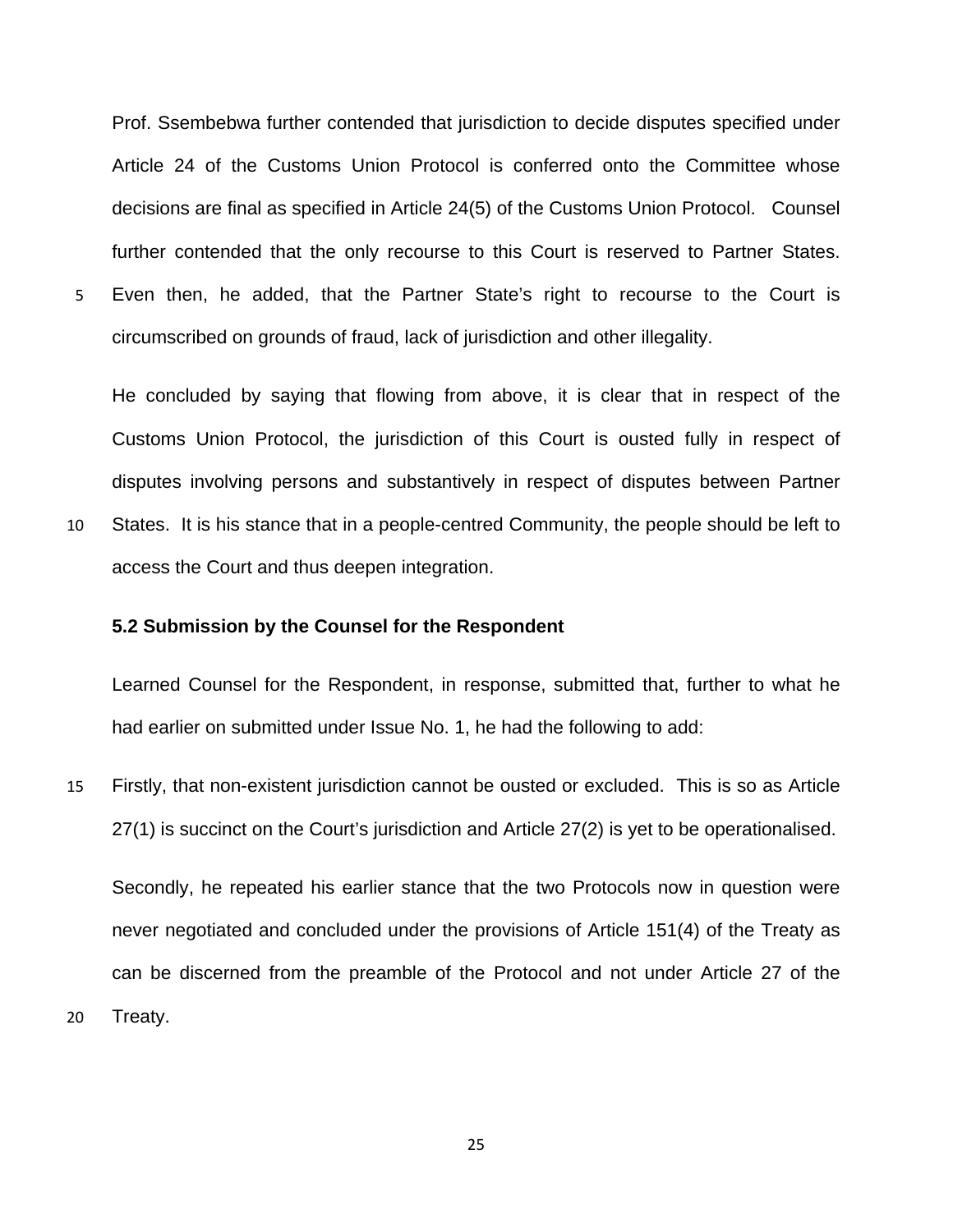Thirdly, the use of dispute settlement mechanisms other than Court mechanisms for the integration process is not strange in regional integration or under the Treaty.

Fourthly, the Treaty enjoins Partner States to establish mechanisms under Articles 101(1), 101 (a), 108 (e), 110 (a), 118 (b) 124(3), 124 (h), 125 (5) and (h), 129(3) and 151(1). Of all these, it is only Articles 151(1) and 129(3) that create mechanisms that are likely to assume a certain degree of jurisdiction.

Fifthly, that matters requiring interpretation or application of the provisions of the Treaty or the validity of the regulations, directives, decisions or actions of the Community, are supposed to be referred to the Court by virtue of Article 34 of the Treaty.

10 In sum, it was the Respondent's case that the dispute settlement under the Customs Union Protocol and the Common Market Protocol does not exclude/oust jurisdiction of this Court.

### **5.3 Consideration and determination of Issue No. 2**

5

20

15 We have given anxious consideration to the opposing arguments in respect of the instant issue.

It is Article 24(1) of the Customs Union Protocol that establishes the Committee on Trade Remedies and confers power on it *to handle matters pertaining to* rules of origin, anti-dumping measures, subsidies and countervailing measures, safeguard measures, dispute settlement provided for under the East African Community Customs Union (Dispute Settlement Mechanism) Regulations, specified in Annex IX to the Protocol and any other matter referred to the Committee by the Council.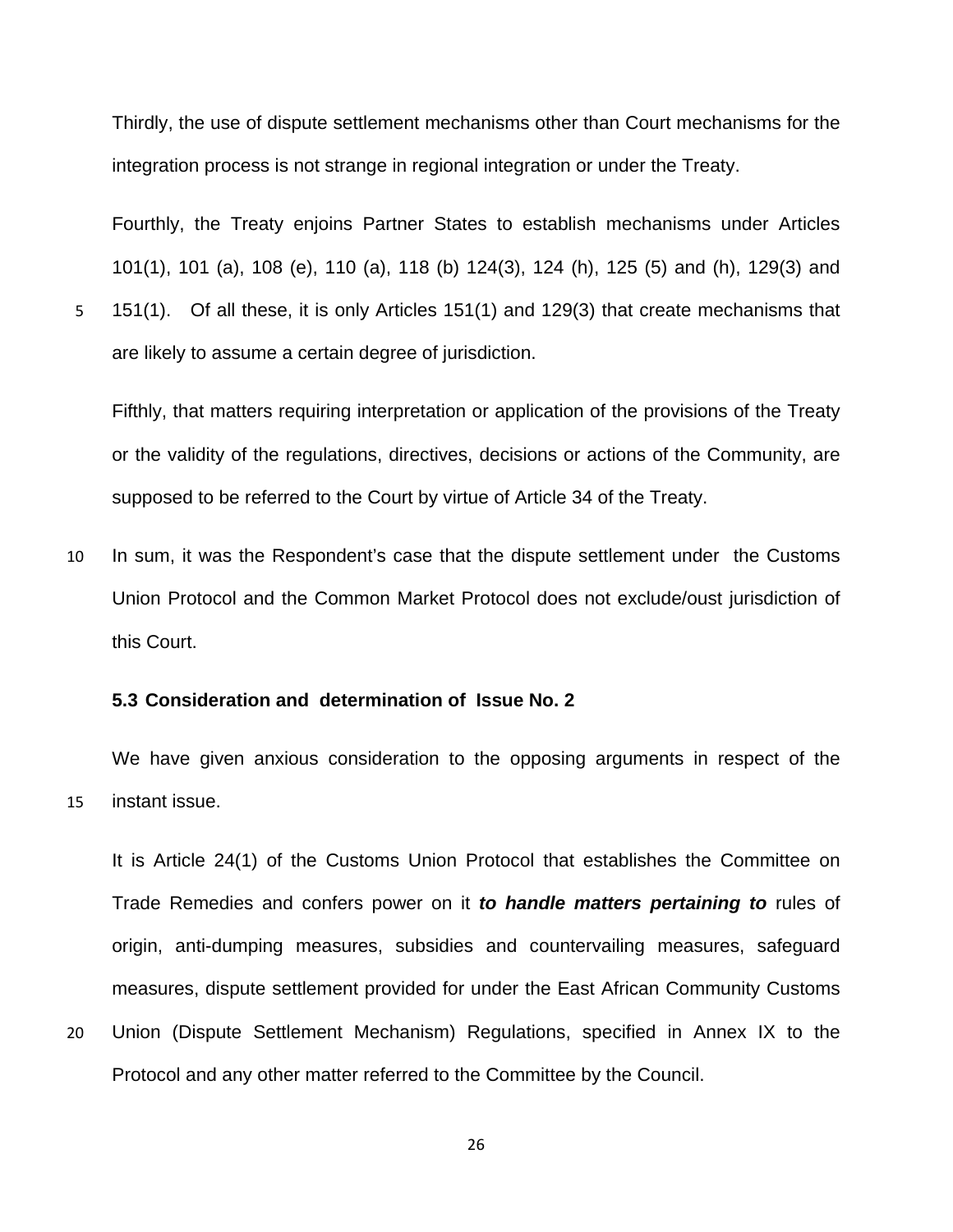Mr. Kaahwa, for the Respondent, argued that this Court lacks jurisdiction on those areas specified under Article 24 (1).

 While we agree with him generally on that interpretation, we think, however, that should an issue of the interpretation and application of the Treaty, the Protocol itself or any of its Annexes arise in course of the exercise of the Committee's mandate, nothing would stop an aggrieved party from coming before this Court to seek for authentic interpretation. We are of the decided view that the finality of the decisions of the Committee provided under Article 24(5) of the Customs Union Protocol does not take away the right of parties, including the Committee itself, who would wish to seek for the Court's interpretation of the Treaty, including the Protocol and Annexes. 5 10

It is on the basis of the foregoing, that with respect to the Applicant, we are unable to agree with him that in respect of the Customs Union Protocol, the jurisdiction of the Court is ousted *fully* in respect of disputes arising thereunder.

15 It is also clear from the provisions of Article 30(1) of the Treaty that legal and natural persons can still come to this Court for its determination on grounds of legality of any Act, regulation, directive, decision or action of a Partner State or an institution of the Community on the grounds that such Act, regulation, directive, decision or action is unlawful or is an infringement of the provisions of the Treaty.

In sum, we find that the Customs Union Protocol, specifically the provisions of its Article 24, does not oust/exclude the interpretational jurisdiction of the Court.

20

We must now address the Common Market Protocol. We wish to reiterate that we had said earlier in this judgment that the primary responsibility to implement community legal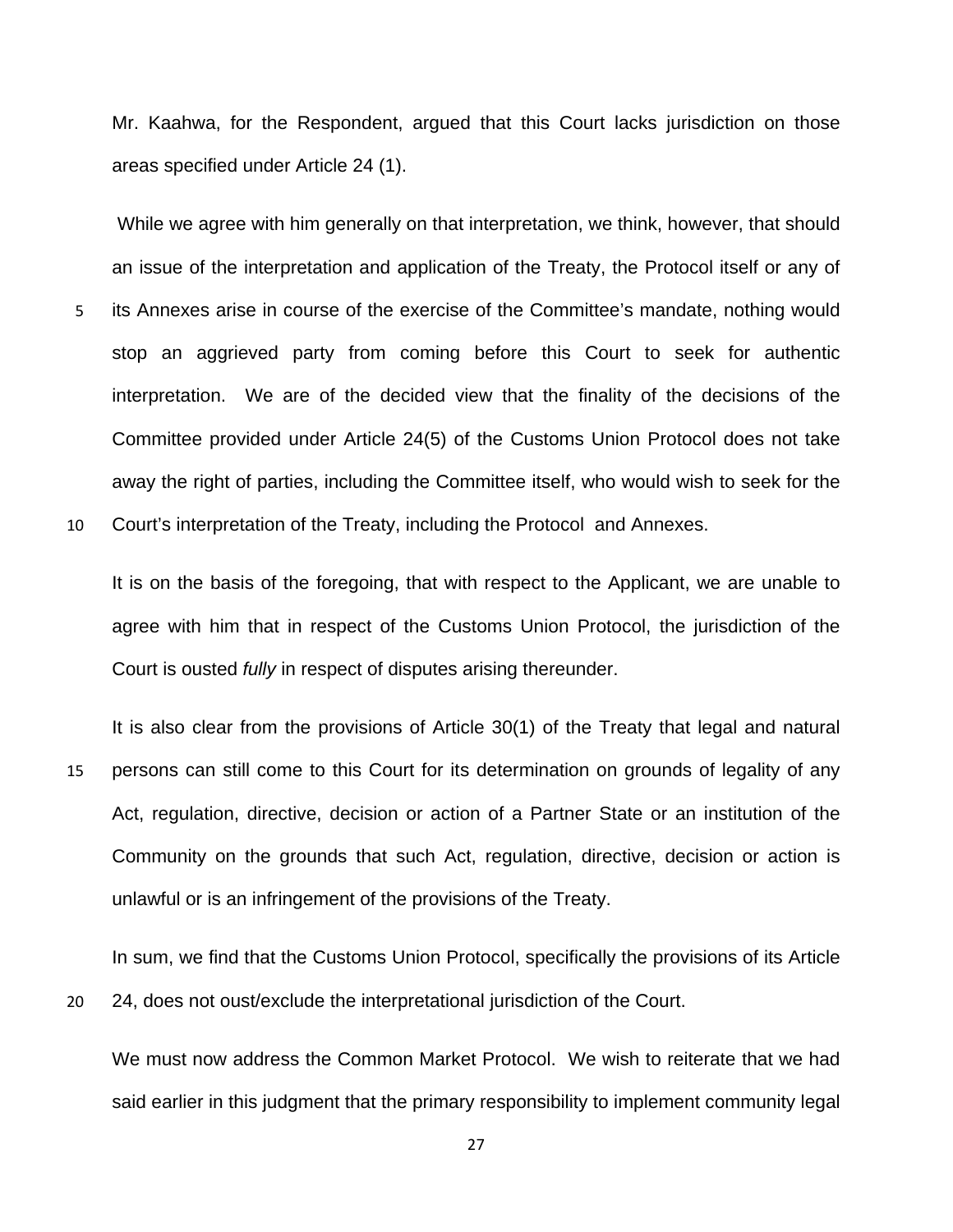instruments lies with Partner States. As Partner States, by virtue of their being the main users of the Common Market Protocol on a daily basis, it would be absurd and impracticable if their national courts had no jurisdiction over disputes arising out of the implementation of the Protocol. Indeed, Community law would be helpless if it did not 5 provide for the right of individuals to invoke it before national courts.

We are fortified in this view by the decision of The Court of Justice of the European Union in **Van Gend en Loos** [1963] C. M. L. R 105, where the Court held, inter alia, that:

10 **[t]he fact that Articles 169 and 170 of the EEC Treaty enable the Commission and the Member States to bring before the Court a State which has not fulfilled its obligations does not deprive individuals of the right to plead the same obligations, should the occasion arise, before a national court**.

The same Court continued to hold that:

15 **[a]ccording to the spirit, the general scheme and the wording of the EEC Treaty, Article 12 must be interpreted as producing direct effects and creating individual rights which national courts must protect**.

Put differently, if the Common Market Protocol confers rights onto the individuals within the EAC, these individuals should be entitled to invoke them before their national courts.

20 The Common Market Protocol seems not only to uphold this approach, but entrenches and expands it as well.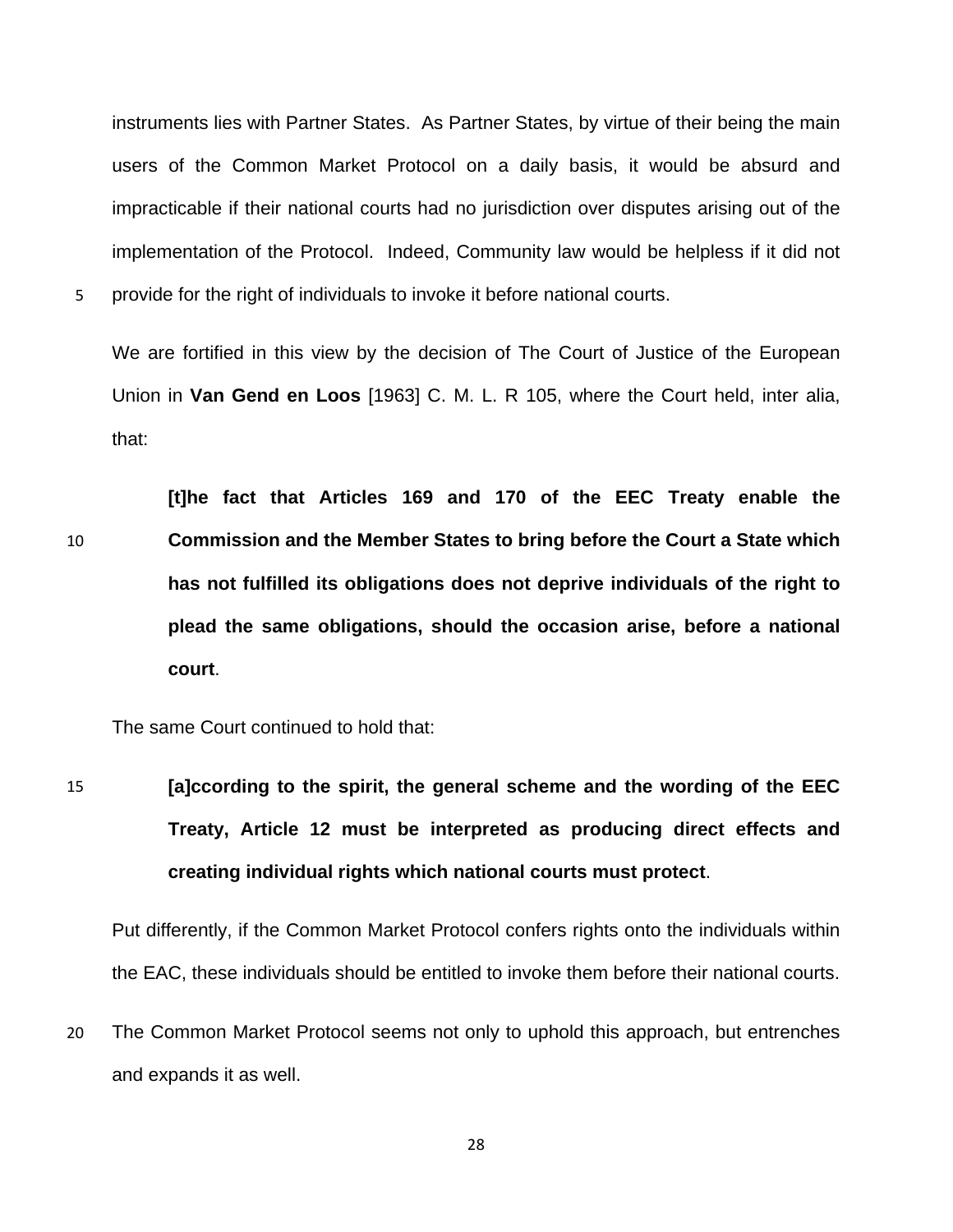Article 54 of the Common Market Protocol provides that:

- 1. Any dispute between the Partner States arising from the interpretation or application of this Protocol shall be settled in accordance with the provisions of the Treaty.
- 5 2. In accordance with their Constitutions, national laws and administrative procedures and with the provisions of this Protocol, Partner States guarantee that:
	- (a) any person whose rights and liberties as recognized by this Protocol have been infringed upon, shall have the right to redress, even where this infringement has been committed by persons acting in their official capacities; and
		- (b) the competent judicial, administrative or legislative authority or any other competent authority, shall rule on the rights of the person who is seeking redress.

15

10

It is clear from Article 54 (1) that disputes between Partner States over interpretation and application of the Protocol remain governed by the Treaty, which means that this Court is primarily the one vested with jurisdiction over them.

20 On the other hand, we note that the Protocol affords opportunity to individual persons whose rights and liberties recognized under the Protocol have been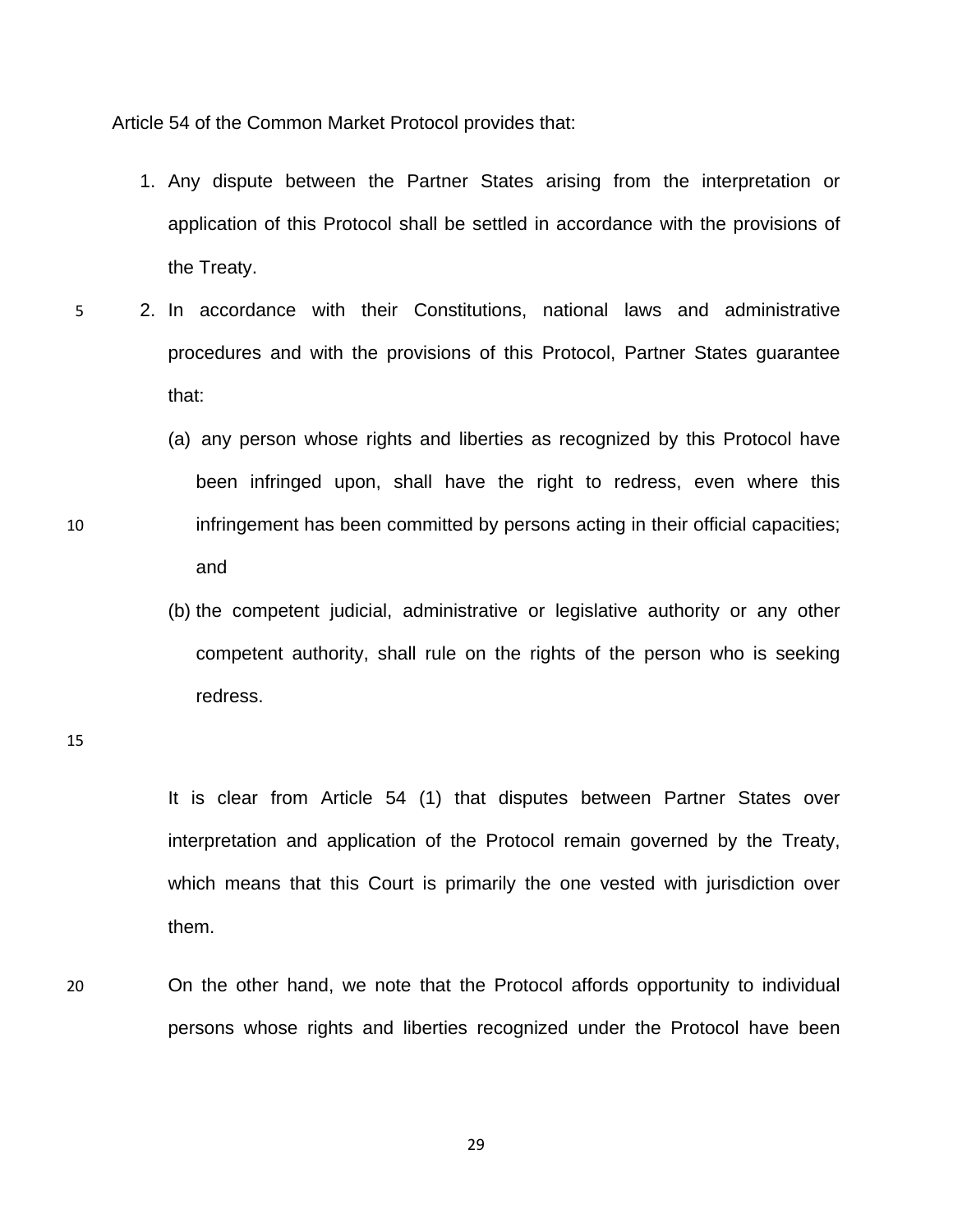infringed upon to seek redress before their judicial, administrative or legislative authorities within Partner States.

We believe that by *judicial authorities* the Protocol refers to more than national courts. We think that Partner States can establish tribunals and other quasi judicial bodies to handle specific Common Market aspects, which would fall into this category.

They are in addition to *administrative and legislative authorities.*

All of them, in our view, are practical alternative dispute resolution (ADR) mechanisms meant to facilitate easy and speedy implementation of the Protocol and hence realization of the Common Market objectives.

Our view, however, is that their *power* to rule on disputes of persons seeking redress does not and should not include final determination over questions of interpretation of the Protocol.

We also think that the duty imposed upon national courts to refer matters to this for preliminary ruling under Article 34 of the Treaty continues to exist even when the matter before them is a Common Market related one. We, therefore, find that the fact that persons whose rights and liberties recognized under the Common Market Protocol can seek redress in their respective Partner States does not oust or infringe upon the jurisdictional interpretation of this Court.

10

5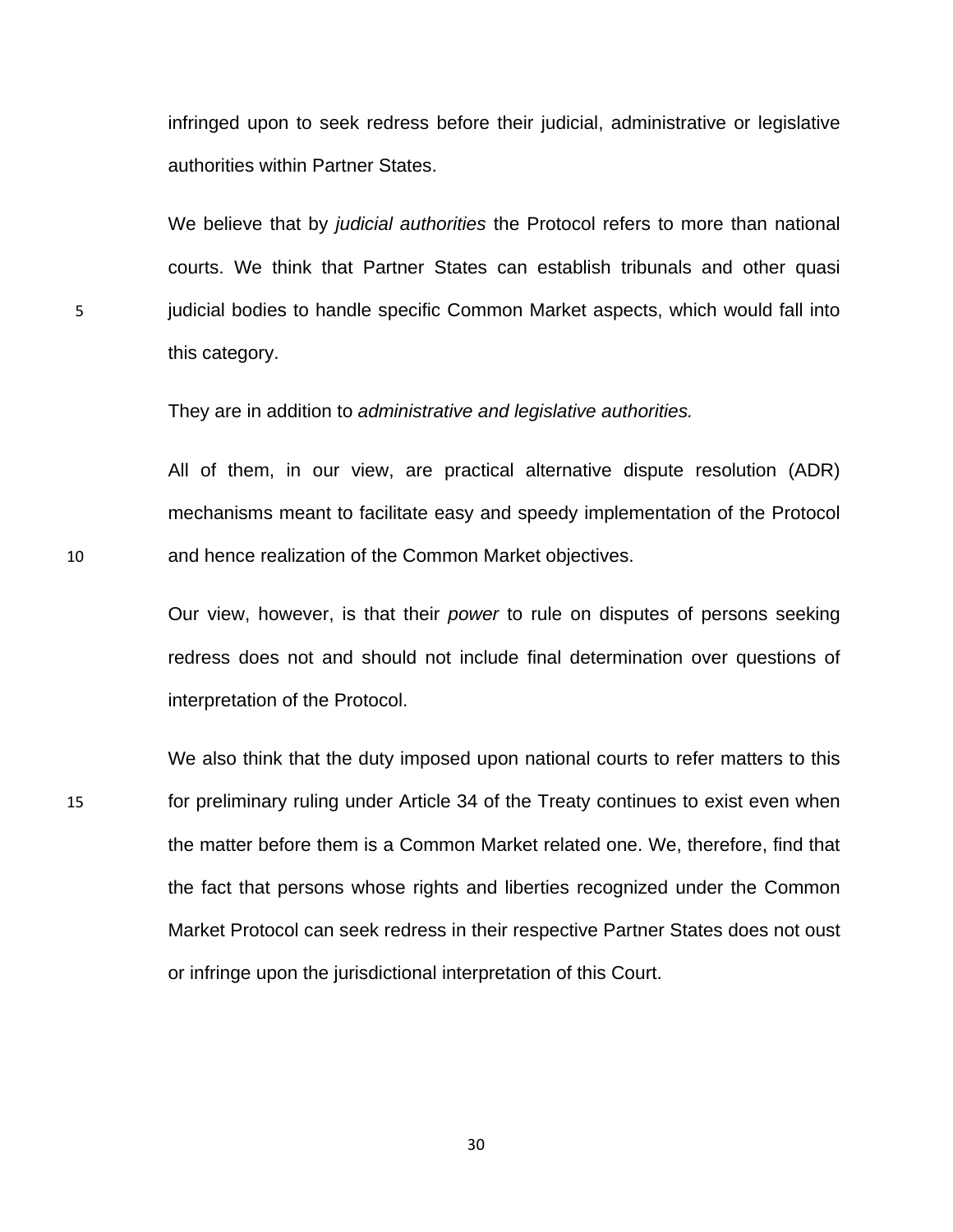Finally, we wish to deal with the question as to whether the dispute settlement mechanisms under the said protocols exclude/oust the jurisdiction of the Court over disputes arising thereunder.

For the reasons we have adduced above we hold that the dispute settlement mechanism under the Customs Union Protocol and Common Market Protocol do not exclude/oust the jurisdiction of the Court over disputes arising out of their respective interpretation and application. 5

## **6.0 Issue no. 3**

10 Whether Article 24(1) of the Customs Union Protocol and Article 54(2) of the Common Market Protocol contravene Article 5(1), 8(1) (a), 8(1) (c), 28(1), 33(2), 36(1) and 38(2) of the Treaty.

#### **6.1 Submission by Counsel for the Applicant**

15 It is the Applicant's main argument that the establishment of the dispute resolution mechanism, namely the committee on Trade Remedies or the conferring of jurisdiction upon national judicial, administrative or legislative authorities is against the policy objectives of the Treaty which are:

- (a) to develop a body of jurisprudence on Community matters which jurisprudence is superior to and would guide all national organs including national courts(See Article 33 of the Treaty)
- 20 (b) to ensure harmony as provided in Articles 34 and 126 of the Treaty.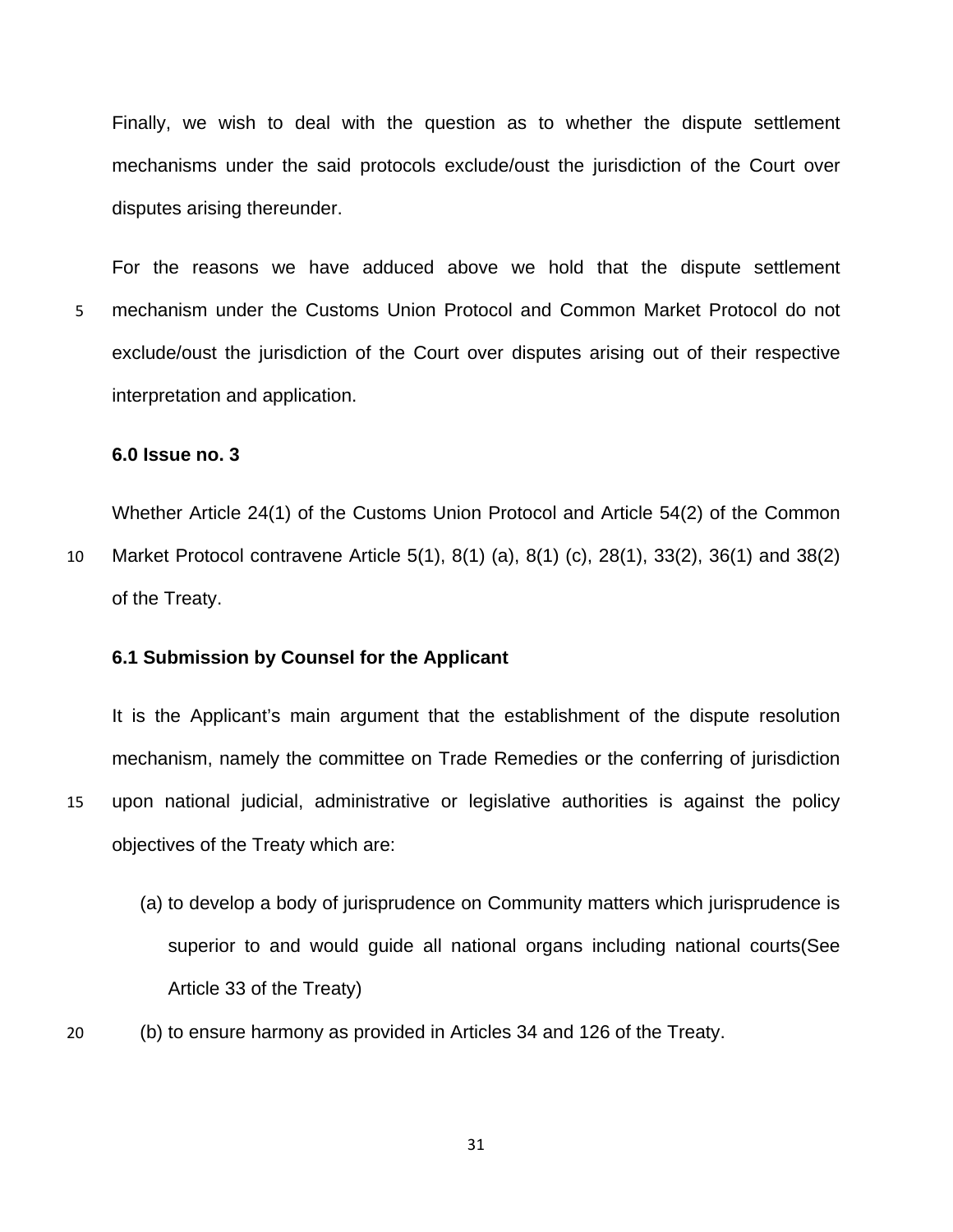It is the Applicant's stance that the dispute resolution mechanisms defeat the objectives of the Treaty (See: Article 5), put in a nutshell, are:

(a) to have free movement of factors of production (See Artice 5(2) and 5(3) and 5(3)

(a) in particular); and

5 (b) to operationalise rights and freedom of the people within the Community by the Protocol and not just air-curtailed.(sic)

It is on the basis of the foregoing that the Applicant asserts that Article 24(1) of the Customs Union Protocol and Article 54(2) of the Common Market Protocol contravene the Treaty.

10

#### **6.2 Submission by the Counsel for the Respondent**

In response to the Applicant's submission it was contended by learned counsel for the Respondent that none of the impugned Protocols take away the Court's jurisdiction to interpret and apply the Treaty. He further argued that Article 8 provides that:

- 15 1. "The Partner States shall:
	- (a) plan and direct their policies and resources with a view to creating conditions favourable for the development and achievement of the objectives of the Community and the implementation of the provisions of this Treaty;

(b) …

20 (c) Abstain from any measure likely to jeopardize the achievement of those objectives or the implementation of this Treaty.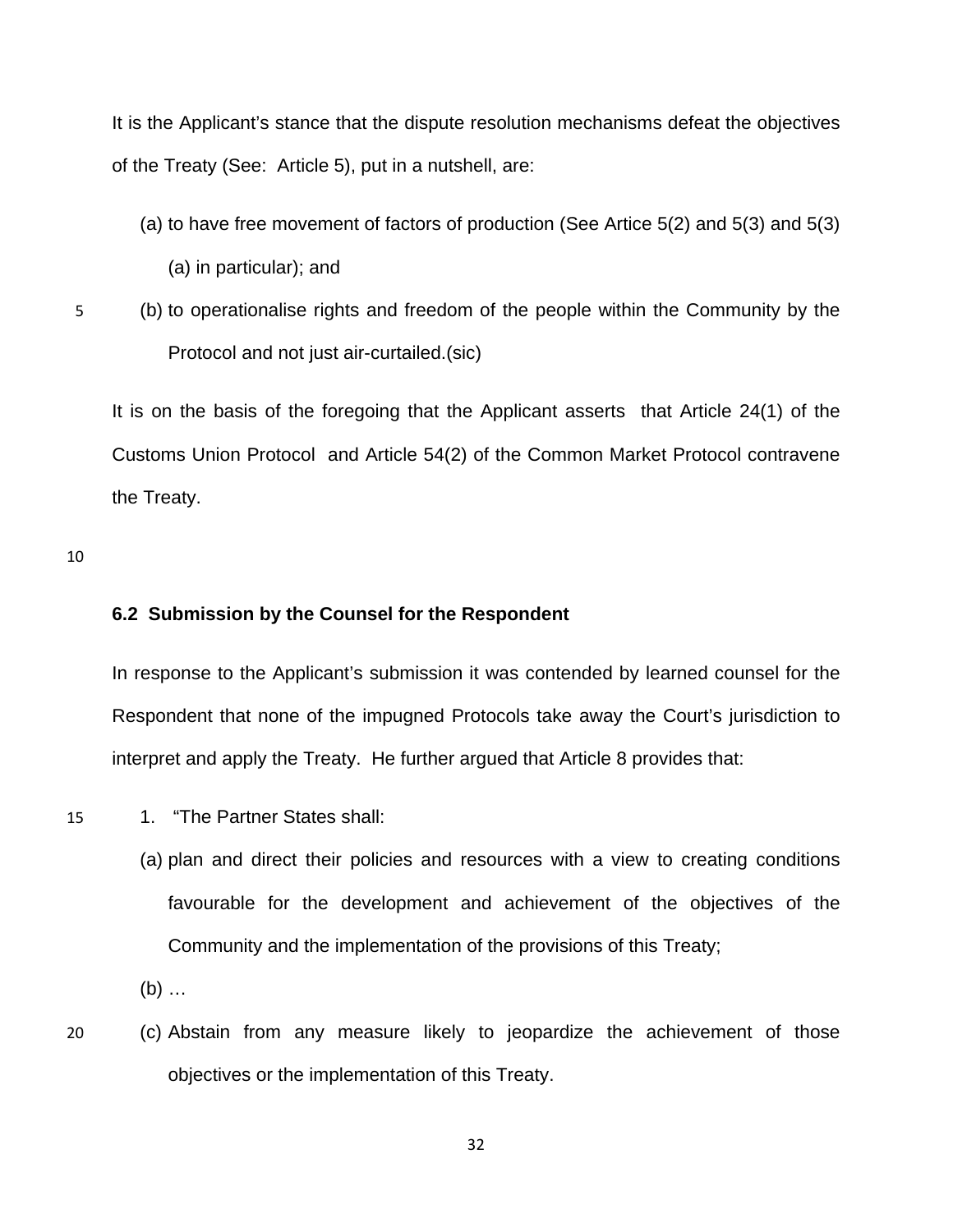It is also his argument that Article 8 (1) of the Treaty imposes on each individual Partner State an obligation to ensure that objectives of the Community are kept on the back of its mind during the planning and allocation of resources processes. Counsel further contended that Article 8(1) (c ) prohibits each individual Partner State from taking any measure that is likely to jeopardize the achievement of the Treaty. (See: Article 8(1) ( c) of the Treaty).

5

10 15 It is thus his argument that flowing from the above, he is unable to find how the establishment of the committee on Trade Remedies or the conferring of jurisdiction upon national judicial, administrative or legislative mechanism would prevent Partner States from complying with these two obligations. Counsel concluded by saying that even if national courts use the jurisdiction conferred upon them from the impugned Protocol, this Court's decision would still prevail over national courts' ones on similar matters under Article 33 (2). In this regard, Counsel added that one should read Article 33 (2) as a cure to the possible conflicting interpretation of the Treaty by national Courts and tribunals or by any other Community institution. For the sake of clarity, we hereby reproduce the aforesaid provision which provides:

> "*Decisions of the Court on the interpretation and application of this Treaty shall have precedence over decisions of national courts on a similar matter".*

20 In further response to the Applicant's arguments Mr. Kaahwa referred us to this Court's decision in the **EACJ Appeal No. 3 of 2011: Hon. Attorney General of the United Republic of Tanzania v Africa Network for Animal Welfare (ANAW)** where the Court observed, interalia, that: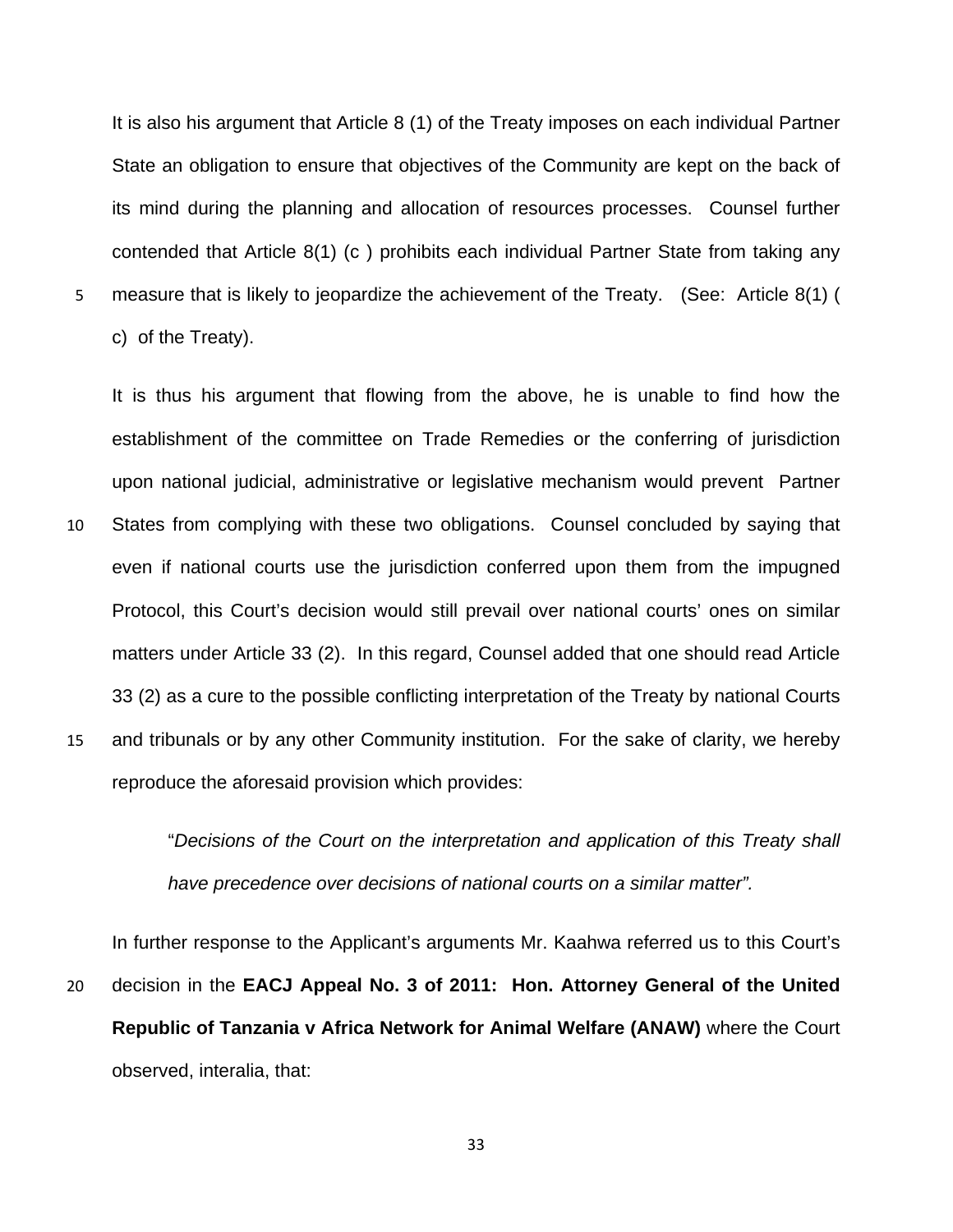*"…There is no provision at all under the Treaty which reserves environmental jurisdiction to the Partner States, or any of them or their institutions. In this regard, it is noteworthy that certain reservations to the Court's jurisdiction have been expressly stipulated in Article 24 (1), 41 (2) and Annex IX of the EAC Customs Union Protocol, as well as in Article 54(2) of the EAC Common Market Protocol – through creation of parallel mechanisms for dispute resolution which aim to exclude this Court's jurisdiction. As far as we are able to ascertain, none of these reservations encompasses the environmental arena of the Treaty, to exempt this Court's jurisdiction the obligations of the Partner States in that area.* 

5

15

10 *Accordingly, we have no hesitation at all to find and to hold that the many provisions of the EAC Treaty cited above do, singly and collectively, confer jurisdiction on the EACJ to entertain disputes involving the environmental obligations and undertakings of the EAC Partner States."* 

*C*ounsel further contended that the foregoing, without a doubt, is the obtaining juridical position of this Court.

It is his argument that when one reads the ANAW case (supra) with the rider precluding jurisdiction of the Court in matters where jurisdiction has been conferred by the Treaty on organs of Partner States in Article 54(2) of the Common Market Protocol, he/she will inevitably come to the conclusion that the Protocols do not contravene the Treaty. It is

20 Counsel's contention that Article 54(2) of the Common Market Protocol concerns itself with redress for any person whose rights and liberties as recognized by this Protocol have been infringed upon and enjoin the competent judicial, administrative or legislative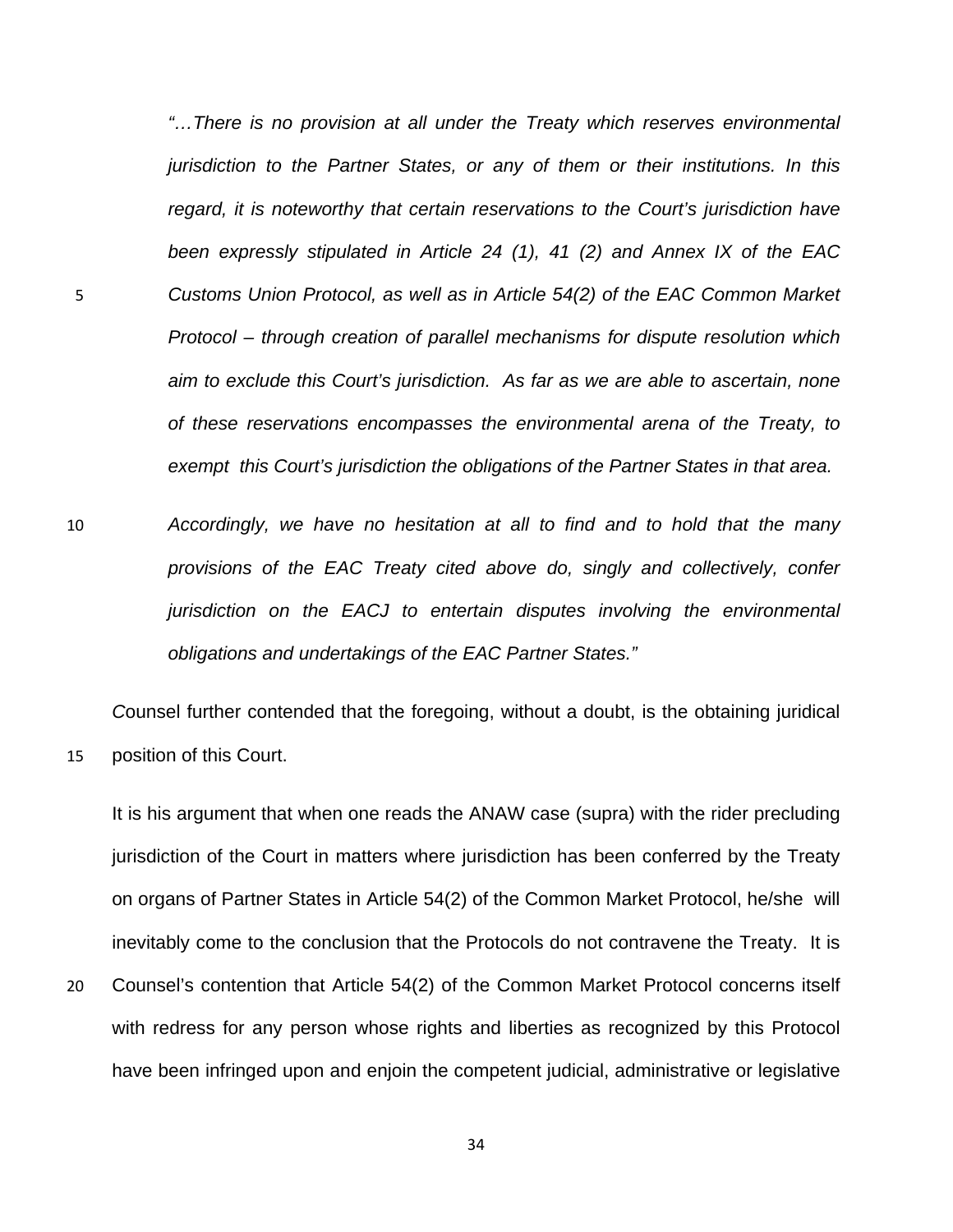authority or any other competent authority, to rule on rights of the person who is seeking redress.

Counsel concluded his submission by stating that the two Protocols now in question do not contravene Articles 5 (1), 8 (1) (c ), 28 (1), 33 (2) of the Treaty.

#### 5 **6.3 Consideration and Determination of Issue No. 3**

After a full consideration of the written and oral arguments submitted to us by the parties we have the following to say:

That the third issue basically revolves around the construction of Articles 8 (1) (a) and  $(c)$ , 27  $(1)$ , 33  $(2)$  and 38  $(1)$  and  $(2)$  of the Treaty and Articles 24  $(1)$   $(e)$  of the Protocol

10 Establishing the East African Community Customs Union (The Customs Protocol) and Article 54 (2) of the Protocol for the Establishment of the East African Community Common Market (the Common Market Protocol). In essence, those Articles provide as follows:-

15 **Article 8 (1) (a)** : The Partner States shall: Plan and direct their policies and resources with a view to creating conditions favourable for the development and achievement of the objectives of the Community and the implementation of the provisions of this Treaty;

**Article 8 (1) (c)** abstain from any measures likely to jeopardize the achievements of those objectives or the implementation of the provisions of the Treaty;

20 **Article 27 (1)** The Court shall initially have jurisdiction over the interpretation and applications of this Treaty;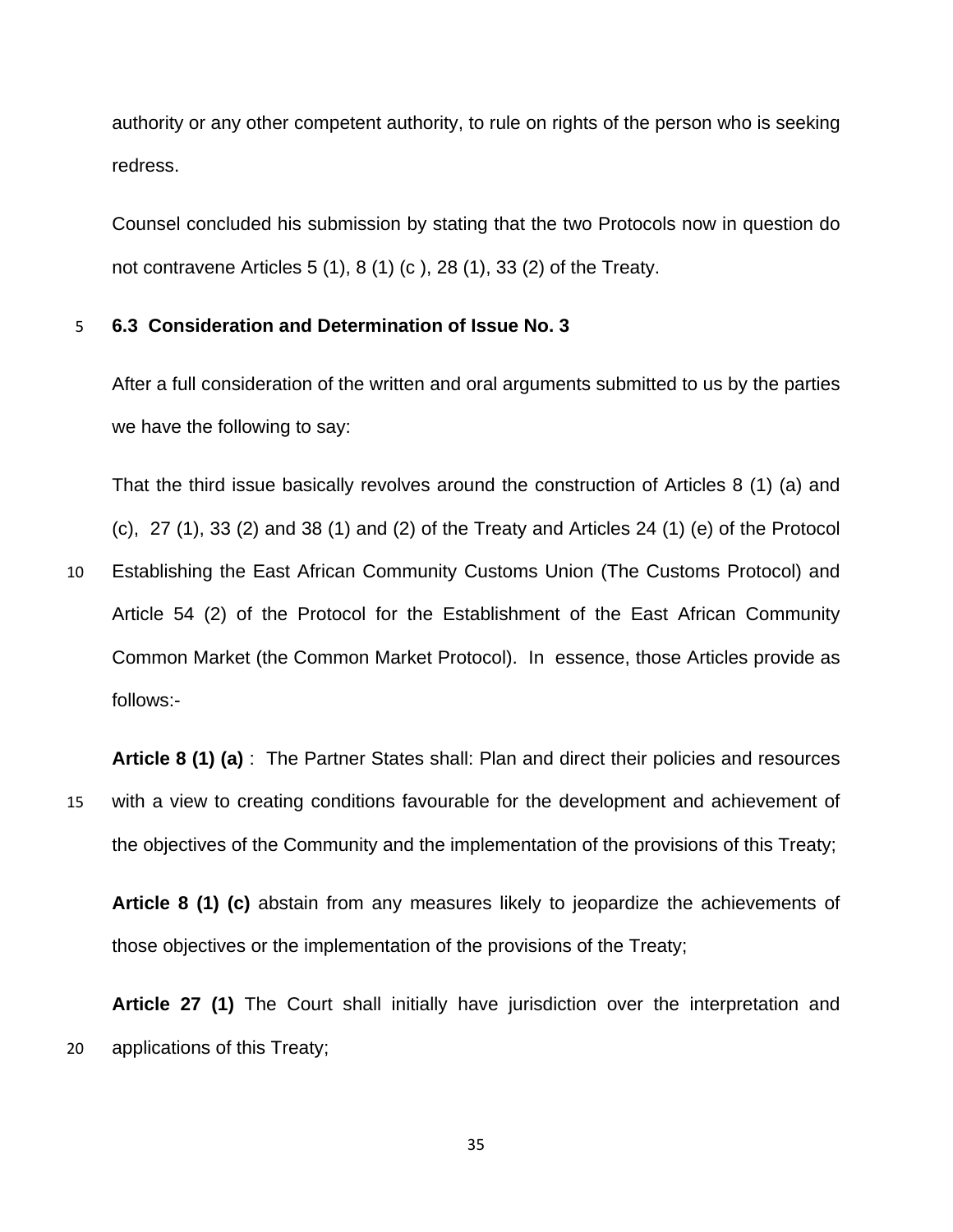Provided that the Court's jurisdiction to interpret under this paragraph shall not include the application of any such interpretation to jurisdiction conferred by the Treaty on organs of the Partner States;

**Article 33 (2)** Decisions of the Court on the interpretation and application of this Treaty

5 shall have precedence over decisions of national courts on a similar matter;

**Article 38 (1**) Any dispute concerning the interpretation or application of this Treaty or any of the matters referred to the Court pursuant to this Chapter shall not be subjected to any method of settlement other than those provided for in this Treaty;

10 **Article 38 (2)** Where a dispute has been referred to the Council or the Court, the Partner States shall refrain from any action which might be detrimental to the resolution of the dispute or might aggravate the dispute;

From this long catalogue of Treaty provisions, it is plain and abundantly clear that the Treaty clearly and emphatically brings the actions of the Partner States into the purview of the EACJ's jurisdiction. This is so, because the Partner States have bound themselves to observe a variety of express undertakings and obligations, concerning the promotion of matters concerned therein. (See: Article 2 (6) of the Constitution of Kenya: "*Any treaty or convention ratified by Kenya shall form part of the law of Kenya under the Constitution*.")

15

20 We further find and hold that Article 8 (1) (a) imposes on each individual Partner State an obligation to ensure that objectives of the Community are kept on the back of its mind during the planning and allocation of resources processes. Article 8 (1) (c) on its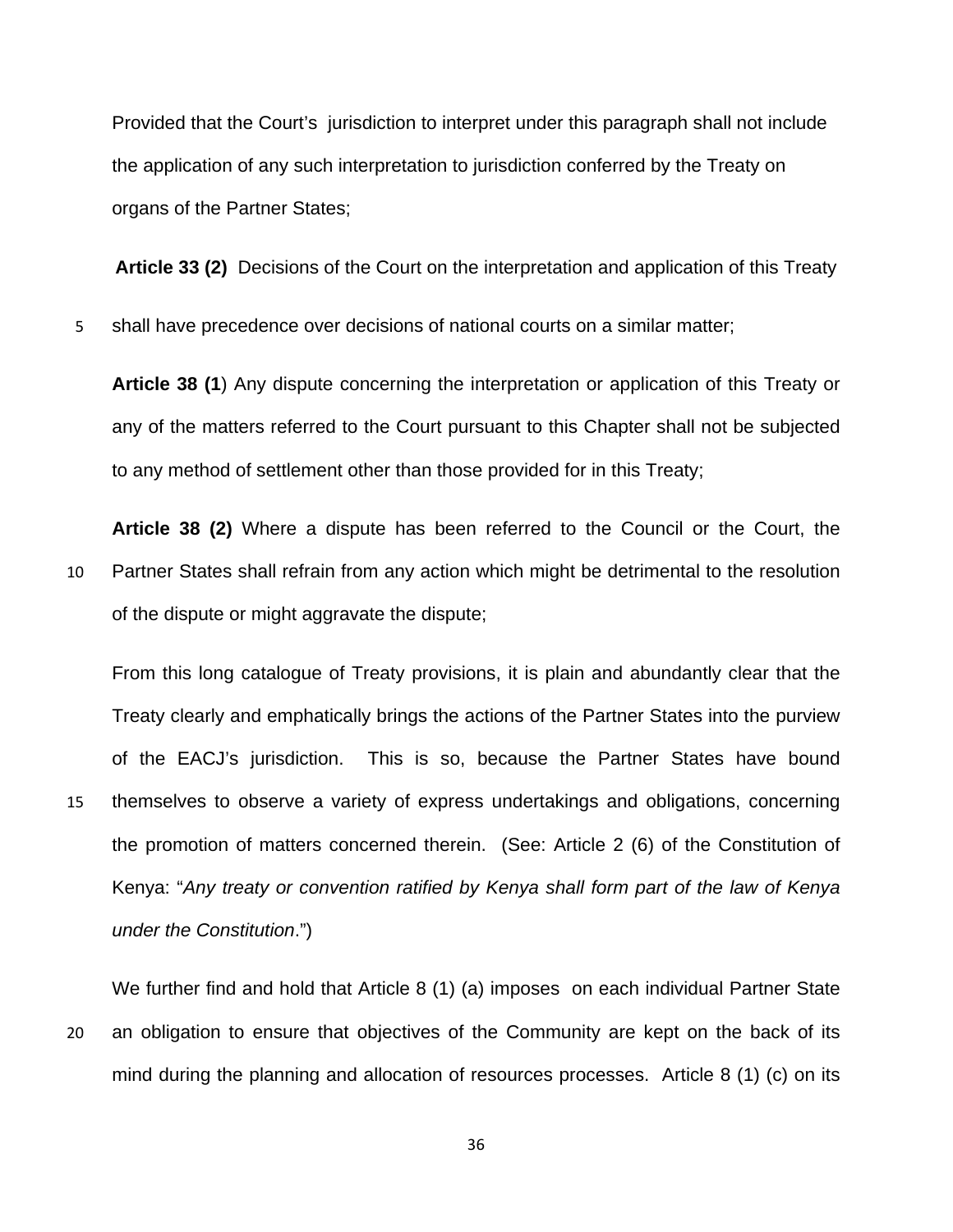part contains a prohibition on each individual Partner State to take any measure that is likely to jeopardize the achievement of the Treaty. We are unable to find how the establishment of the Committee on Trade Remedies or the conferring of jurisdiction upon national judicial, administrative or legislative mechanisms would prevent Partner 5 States from complying with these two obligations.

Article 27 provides that the Court shall initially have jurisdiction over the interpretation and application of this Treaty. We have found earlier in this analysis that none of the mechanisms established under Article 24 (1) of the Customs Union Protocol and Article 54 (2) of the Common Market Protocol takes away the Court's jurisdiction to interpret and apply the Treaty. Even if national courts may use that jurisdiction, the Court's decisions would still prevail over national courts ones on similar matters under Article 33 (2). In this regard, we read Article 33(2) as a cure to the possible conflicting interpretations of the Treaty by national courts and tribunals or by any other Community institution.

10

15 20 It is also clear in our minds that Article 38 just like Article 33 (2) is a cure to any possible conflict of jurisdiction over interpretation and application of the Treaty between this Court and any other method of settlement. It says that when a matter concerning the interpretation and application of the Treaty **has been referred to the Court (emphasis added) ,** it shall not be subjected to any other method of settlement. This means that national courts or any other dispute resolution mechanism cannot be seized of a matter

concerning the interpretation and application of the Treaty that is before this Court. .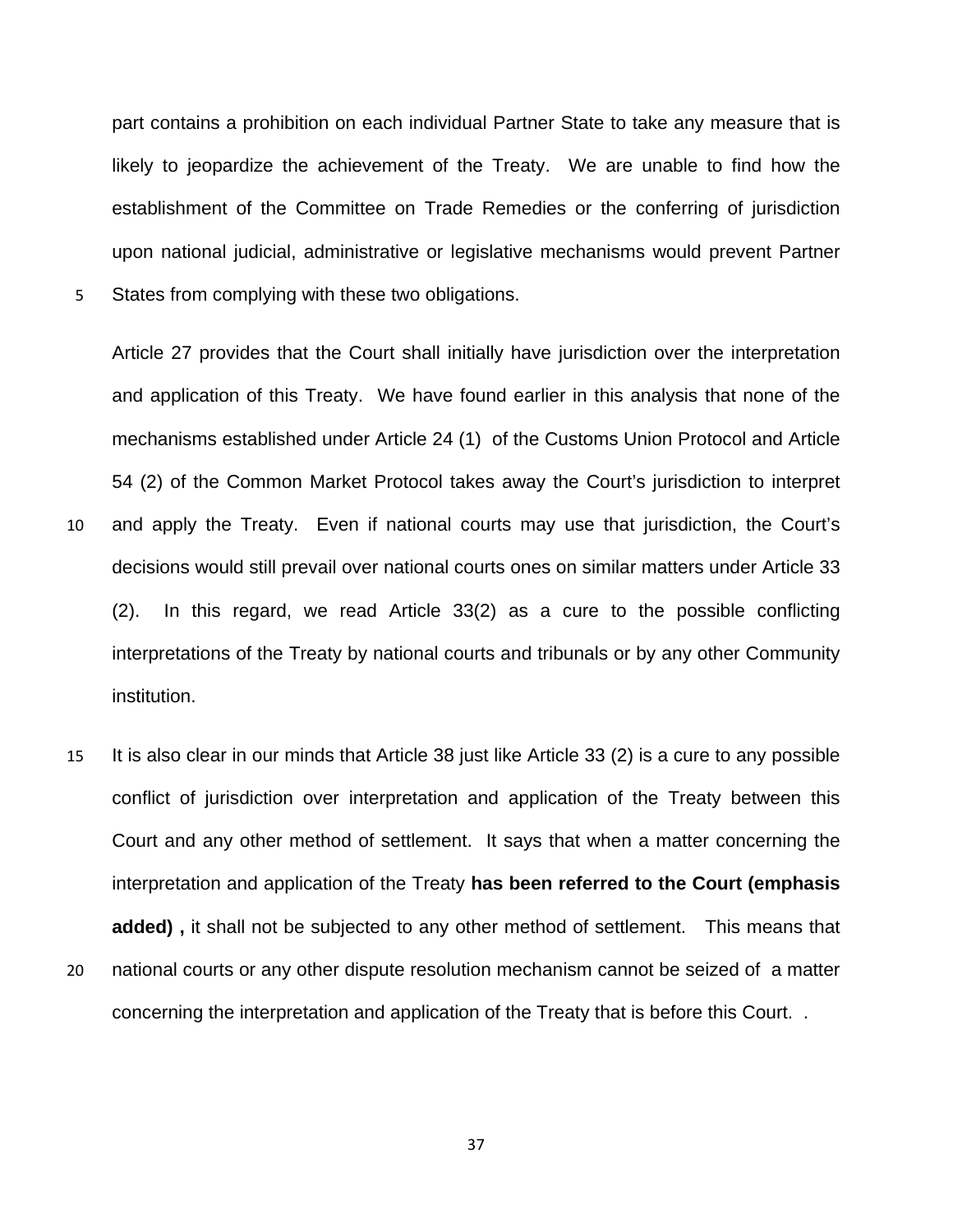We are further of the view that the mechanisms provided under the Protocols, as the provisions establishing them provide, are mechanisms for the administration of the Customs Union and the Common Market. None of them is a court in the technical sense of being an alternative of this Court. The assertion that the jurisdiction of this Court to interpret, apply and ensure adherence to Protocol provisions was not envisaged by the Protocols and therefore did not or does not exist is, in our view, a misconception.

5

10

15

We are of that view that, nowhere in the Protocols do we find a provision directly or indirectly conferring jurisdiction to interpret provisions thereof, to any organ, existing or future, of the Community or of any Partner State.

We also find and hold that the import of the ANAW case (supra), which we respectfully agree with, is that the Protocols stipulate that certain specific aspects of the administration of the Protocols shall be handled and resolved by the mechanisms envisaged in the Protocols. We have further observed that none of these mechanisms touch on the jurisdiction of this Court as provided under Article 27 of the Treaty. This, in

our view, is in keeping with the provisions of Article 75 of the Treaty.

Prof. Ssempebwa, in his submissions, had raised the issue of the possibility that while executing their respective mandate, *the authorities* would inevitably face issues of interpretation of the Treaty. In his estimation, that possibility was high.

20 We venture to say that, while that may be true, we do not find that it conflicts with or contradicts the existing jurisdiction. As we had said earlier on, the Treaty provides an avenue by way of Article 34 of the Treaty. We are also of the view that even where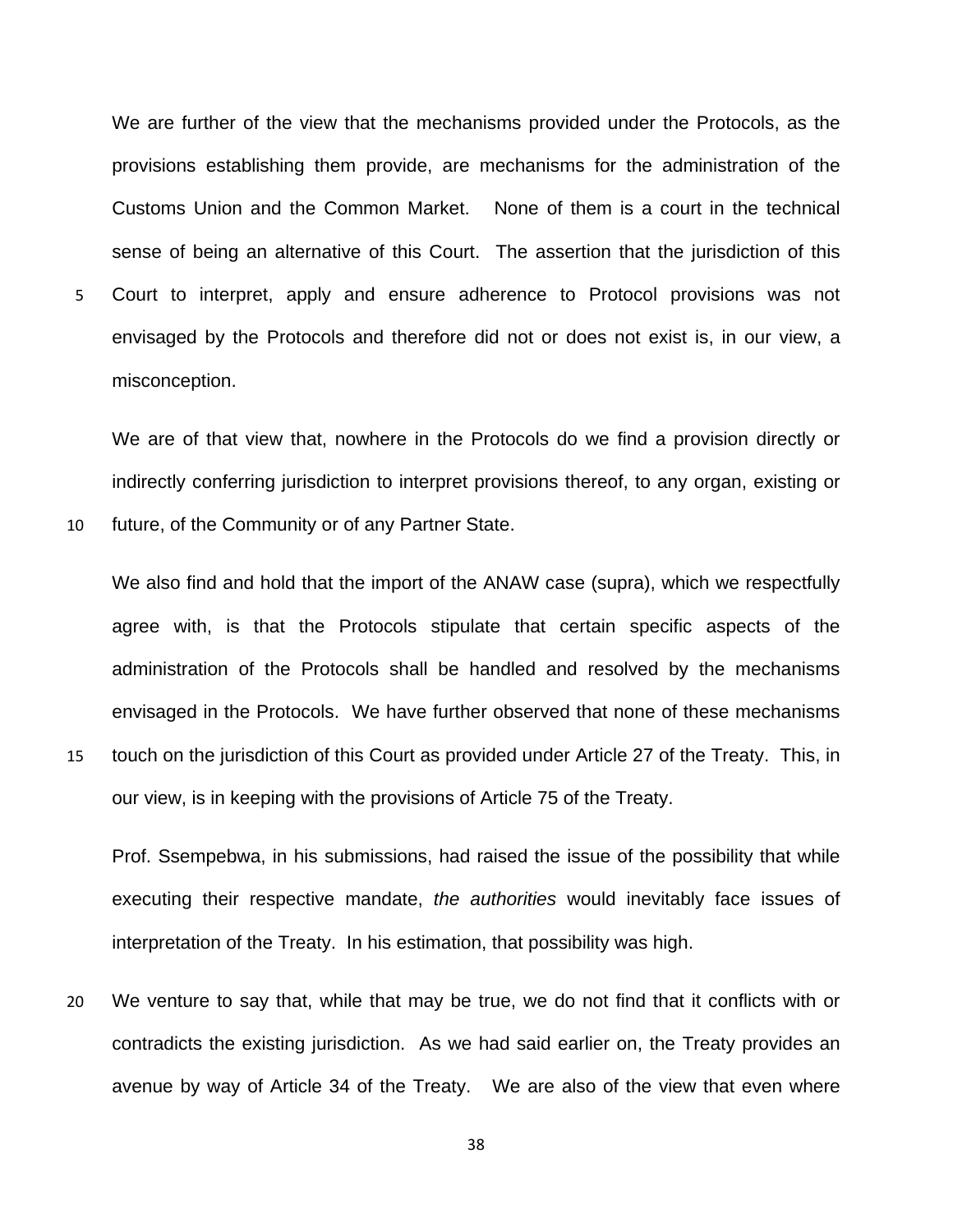Article 34 is inapplicable, we would hope that interested parties to disputes whichever mechanism they choose, would raise such interpretation issues at the earliest opportunity and seek that they be determined, if their determination is considered fundamental to their case.

At this juncture we hasten to say that the reason as to why the interpretative jurisdiction of the Court has not been tampered to-date is, in our view, due to the fact that the relevant organs have been properly advised. The reason why jurisdiction to interpret and apply the Treaty has not been tampered with is plain and simple, yet fundamental. The Treaty is the rock on which the integration process is built. Uniform interpretation and application thereof, are two main pillars of that rock. If interpretation and application of the Treaty were to be out-sourced to national judicial, administrative and legislative institutions, however competent, to interpret as they see fit, in accordance with national Constitutions and other laws, then the Community would have on its hands a real possibility of multiple interpretations of similar provisions of the Treaty which, in our view, would present a real risk to the integration process. 5 10 15

#### **7.0 Issue No. 4**

Whether the Applicant is entitled to the Declarations sought.

#### **7.1 Consideration and determination of the issue**

20 From the analysis of the issues set for determination, it is obvious that we have not found wholly in favour of the position taken by either party to the Reference.

We however, concluded as follows: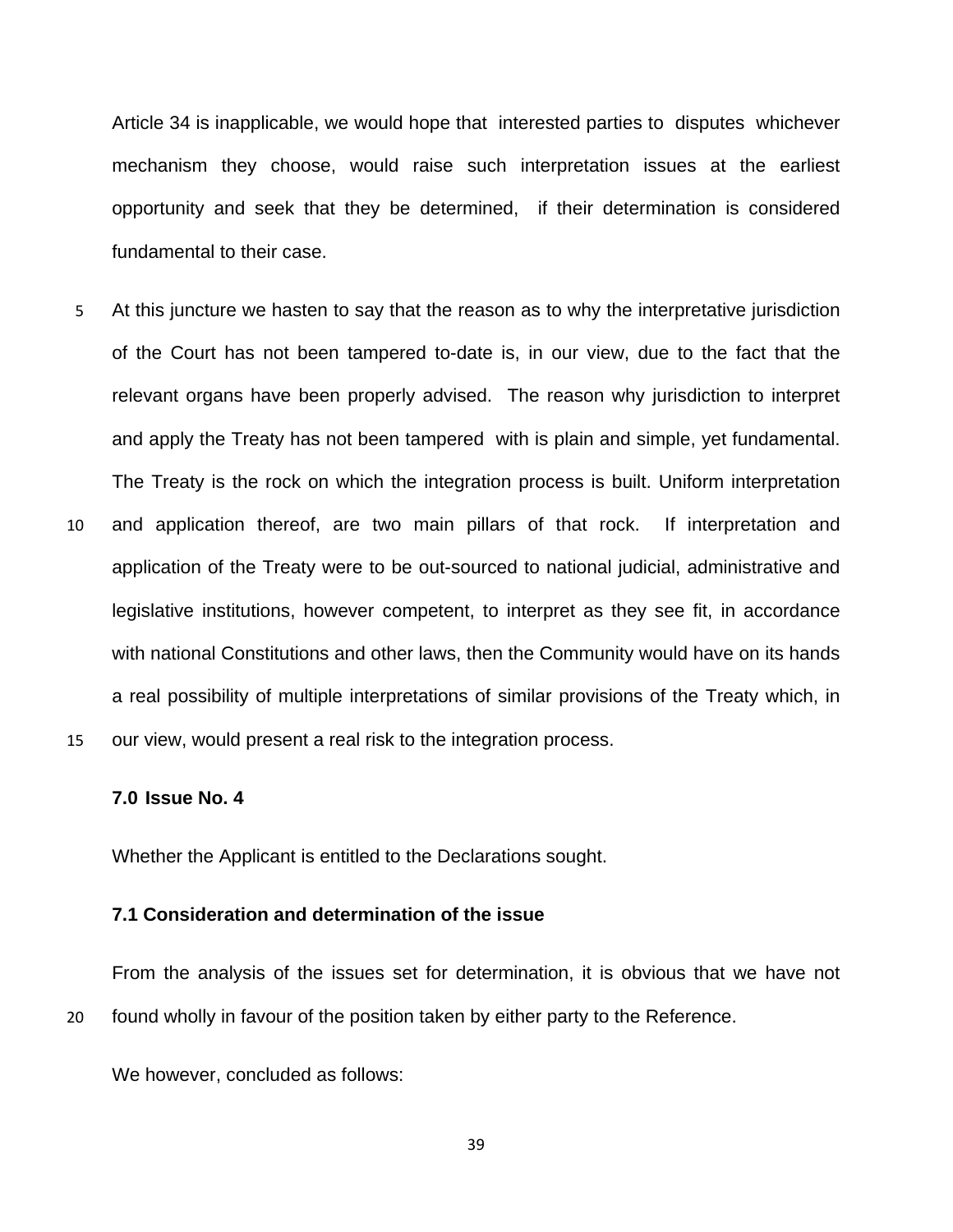**The dispute settlement mechanisms created under the Customs Union and Common Market Protocols do not exclude, oust or infringe upon the interpretative jurisdiction of this Court. Further, the impugned provisions of both Protocols are not in contravention of or in contradiction with the**  5 **relevant provisions of the Treaty.** 

**In the premises any submission that this Court lacks jurisdiction over** 

**disputes arising out of the interpretation and application and** 

**implementation of the Protocols cannot be sustained, and we have given** 

**our reasons elsewhere above.** 

#### 10 **7.2 Costs**

We are alive to the fact that it is a settled general rule that in civil litigation, he/she who wins is entitled to his/her costs unless there are good reasons to dictate otherwise.

It is our considered view that the instant Reference is in the form of a public interest litigation. We do not think that The East African Law Society who are the Applicant

15 have any more interest in the result than the Partner States, the legal fraternity and the Community as a whole.

In the premises, we hereby direct that the parties shall bear their respective costs.

It is so ordered.

#### **Appreciation**